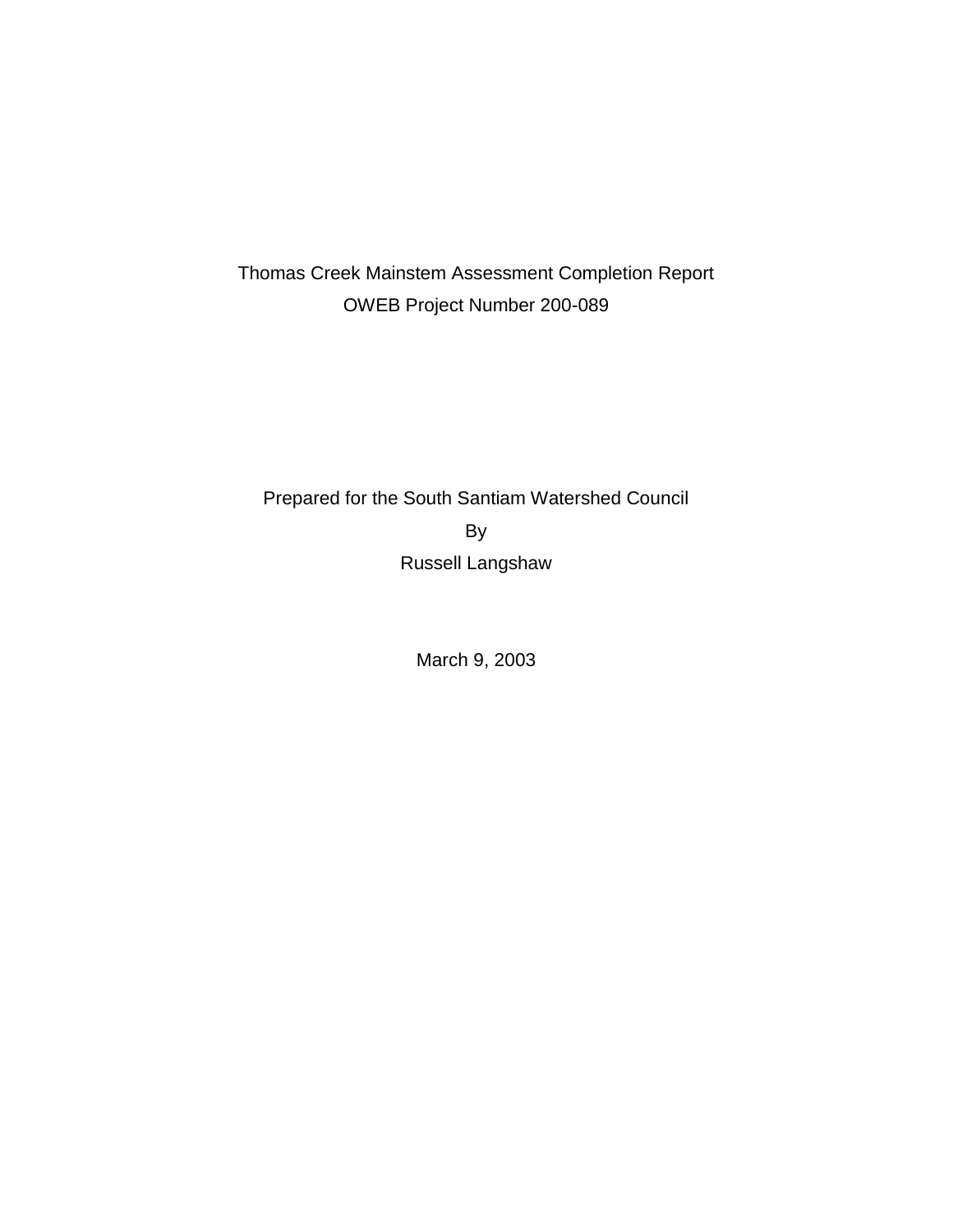## **Description**

This project expands upon a year 2000 project (OWEB 99-543) that was designed to examine riparian and water quality impacts on aquatic invertebrate assemblages and fish diet in Thomas Creek. The initial project design was to sample water quality, fish, and invertebrates at nine sites along 30 river kilometers (R kms) of the stream; three in conifer dominated, three in mixed forest, and three in hardwood dominated riparian forest. Preliminary results suggested water quality conditions were similar throughout the 30 R kms and riparian vegetation composition was not associated with fish diet or invertebrate assemblage composition. Longitudinal patterns were weak and appeared to be driven by three upstream sites. Therefore we proposed to expand the survey area to include the entire stream open to anadromous fish migration (51 R kms). The fish diet portion of the project was discontinued because we were denied a sampling permit for ESA listed salmonids during 2001. Instead, we focused on broad-scale fish distribution and habitat use. Additionally, we compared patterns for fish with invertebrates. The extent of fish, invertebrate, and water quality sampling locations increased to include all 51 R kms downstream of the waterfall. An extensive fish survey to examine fish distribution included 218 survey locations throughout the 51 R kms. Intensive snorkel surveys to examine finescale, habitat use by salmonids included four sample locations in the upstream 14 R kms. Invertebrate samples were collected from three habitat types at 27 sites to examine distribution and habitat use along the 51 R kms.

### **Material & methods**

During six days in May 2001, two people in an inflatable kayak floated the entire 51 R kms. During the float, we noted general stream, riparian, and upslope characteristics, and surveyed riparian transects at every river kilometer using more precise techniques. We delineated reach types by using 28 stream and riparian variables collected at 51 riparian transects. Transects were 15 m *x* 50 m plots on the right and left stream banks at each river-kilometer 1 through 51. Stream and riparian variables measured in the transects included percent cover of seven vegetation types, dominant vegetation height, valley width, bank slope and height, terrace slope and height, and presence of roads in the riparian zone. Cluster analyses (by group average and Ward's method) of riparian transects in Thomas Creek failed to produce a logical pattern of reaches. Although, we expected adjacent transects to have similar characteristics and cluster together to form distinct reaches, groups were generally small and included transects from throughout the stream. Adjacent transects did not cluster at even the broadest scale (e.g. segment). Therefore, we separated the stream into nine reach types using general characteristics and distinct changes in stream, riparian, and upslope conditions (Table 2.1). Elevation, valley width, valley slope, stream order, and sinuosity were calculated using 7.5-minute USGS topographic maps. Sinuosity was calculated for each R km, reach, and segment by measuring the channel length between the two end points and dividing it by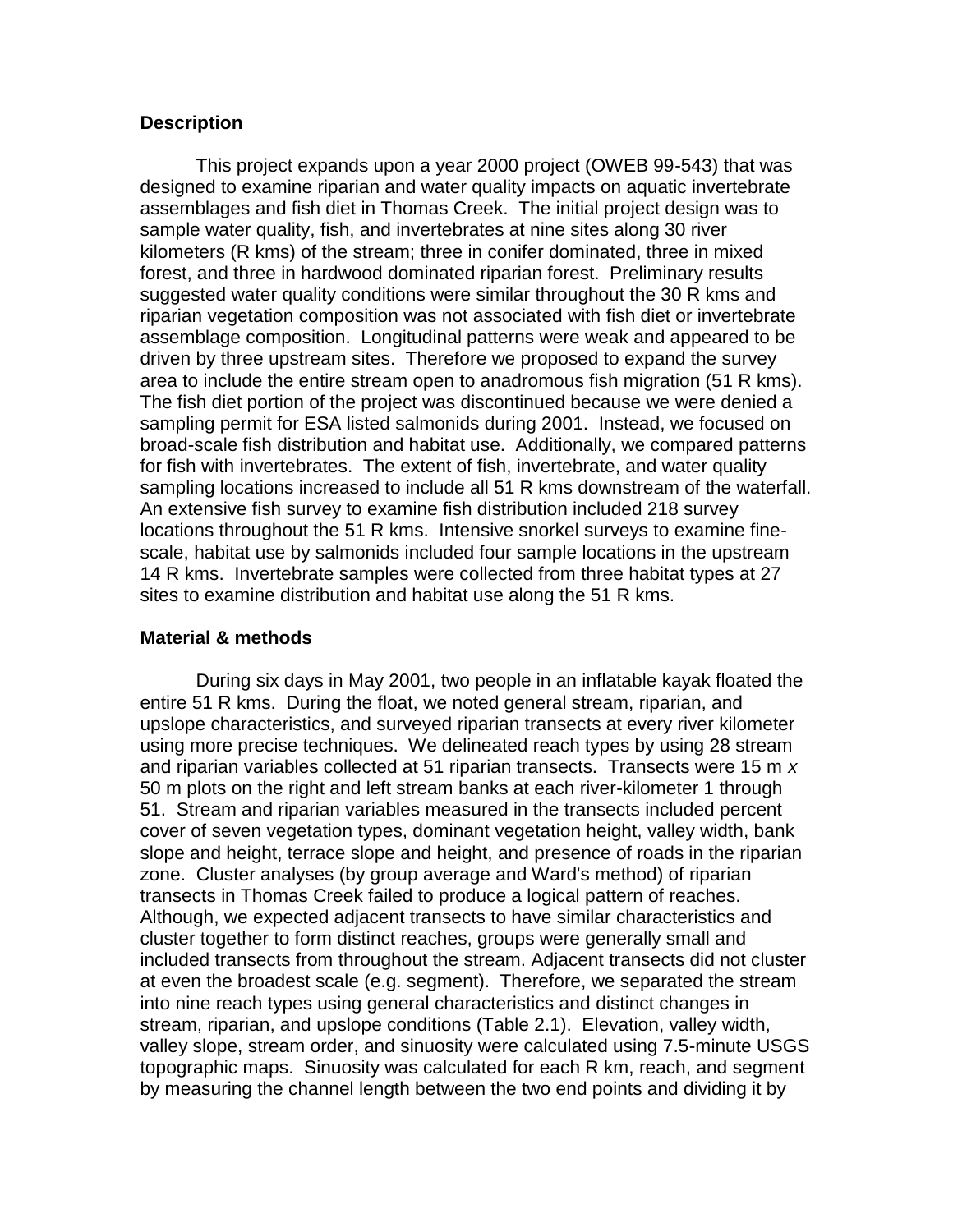#### Table 2.1. Riparian and stream characteristics at each reach.

|                      |         | Dominant<br>Substrate           | <b>Rkm</b>    | Sinuosity | Valley<br>Width  | Riparian Vegetation                    | Upslope<br>Vegetation                        |
|----------------------|---------|---------------------------------|---------------|-----------|------------------|----------------------------------------|----------------------------------------------|
|                      | Reach 1 | Boulder / Large<br>Cobble       | 51-46.5       | 0.97      | $\leq 250m$      | Conifer                                | Conifer logged<br>~1985                      |
| egment<br>တ်         | Reach 2 | Bedrock / Cobble                | $46.5 - 45$   | 0.94      | $\leq 100m$      | Conifer                                | Conifer                                      |
| $\frac{16}{16}$<br>ш | Reach 3 | Cobble                          | $45 - 42.5$   | 0.96      | $\leq 250m$      | Old-growth conifer /<br>some deciduous | Conifer logged<br>~1985                      |
|                      | Reach 4 | Cobble / Gravel<br>some Bedrock | $42.5 - 38.5$ | 0.90      | $250 -$<br>1000m | Even mix Conifer and<br>deciduous      | Agriculture corn /<br>grass seed             |
|                      | Reach 5 | Cobble / Gravel                 | $38.5 - 30$   | 0.95      | 500-<br>1000m    | Deciduous/ agriculture                 | Agriculture/ grass<br>seed                   |
| Segment              | Reach 6 | Cobble / Gravel                 | $30 - 27$     | 0.91      | $\leq 500m$      | Even mix Conifer and<br>deciduous      | Deciduous/ conifer                           |
| Middle               | Reach 7 | Cobble / Gravel                 | $27 - 7.5$    | 0.96      | >1500m           | Deciduous/agriculture                  | Agriculture/ grass<br>seed                   |
| Segment              | Reach 8 | Gravel                          | $7.5 - 4.5$   | 0.86      | >1500m           | Deciduous/ occasional<br>conifer       | Agriculture/ grass<br>seed corn              |
| Mouth                | Reach 9 | Gravel                          | $4.5 - 0$     | 0.88      | >1500m           | Deciduous/ agriculture                 | Agriculture/ grass<br>seed, corn,<br>grazing |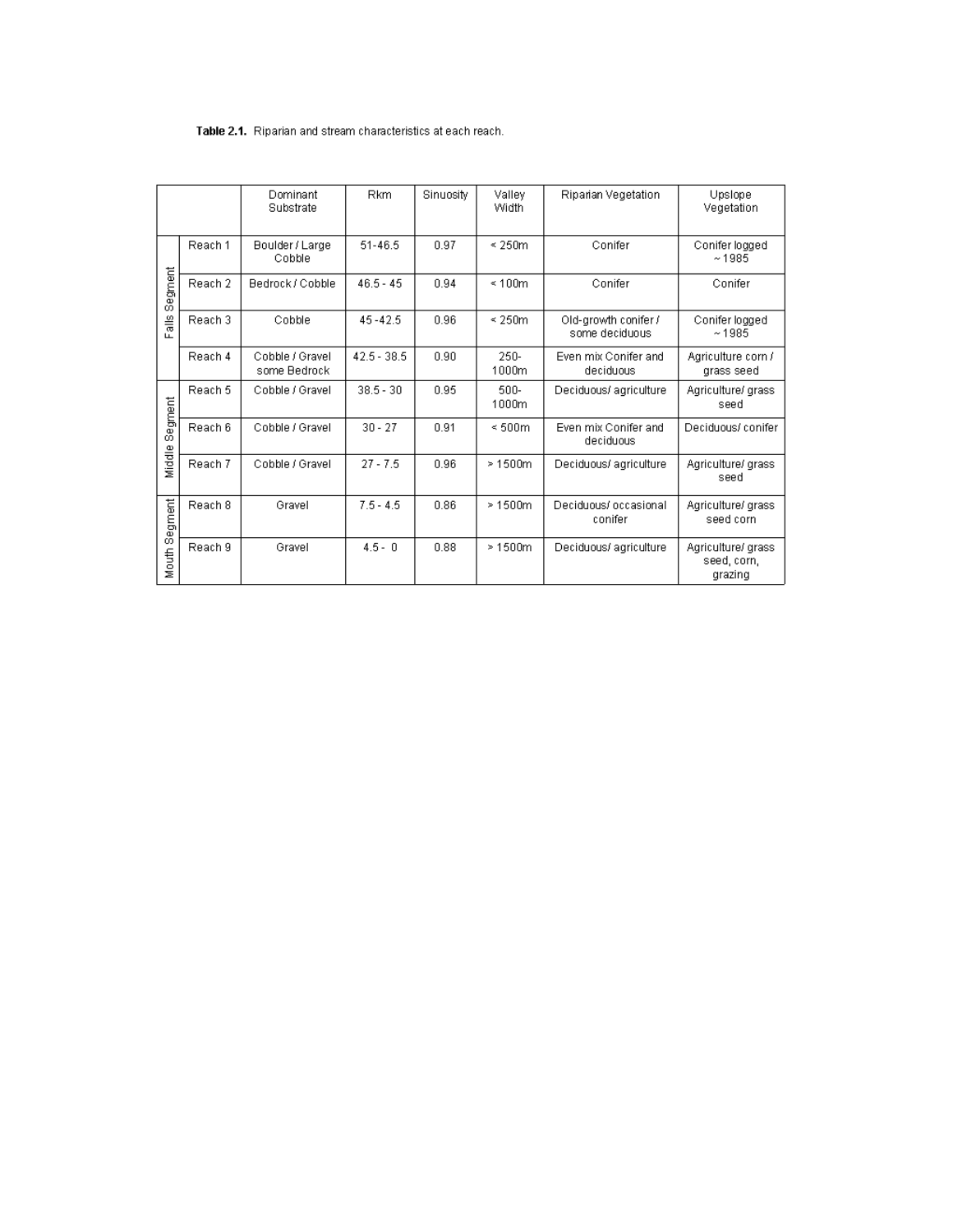the straight-line distance between the same two points. In addition to nine reaches, we identified three distinct stream segments that coincide with the end of conifer dominated upland and riparian forests (ca. R km 38) and after the stream flows through the town of Scio, Oregon (ca. R km 7.5) (Figure 2.1). I will refer to these as the Falls segment (waterfall through the region of conifer riparian dominance, ca. 13 R kms), Middle segment (from the region of conifer riparian dominance to Scio, ca. 30 R kms), and the Mouth segment (from Scio to the stream mouth, ca. 7.5 R kms) (Figures 2.1 & 2.2).

Survey units for fish and invertebrate surveys were classified as one of three habitat types, that were defined as riffles (broken water surface less than one meter deep), glides (non-broken water less than one meter deep), or pools (any water deeper than one meter). Survey units were delineated at the point where conditions clearly changed (e.g. water surface became broken, the bubble curtain ended, depth reached 1 m). Forty-four survey units that contained no fish were removed from the statistical analyses; no survey units sampled for invertebrates were empty. Although an argument could be made that units without fish provide valuable information, statistical methods we used for analyses were not compatible with empty units. Because no fish groups occurred in less than 5% of the units, we included all fish groups in the analysis.

Sites within reaches were not at identical locations for fish and invertebrates, but the same general criteria were required. Survey sites consisted of at least three adjacent survey units and included one riffle, glide, and pool. Because sites were not selected prior to the initial longitudinal fish survey, 27 fish sites were randomly selected from the original 218 survey units, empty units were excluded whenever possible. For the invertebrate survey, 27 sites (three per reach) were randomly selected from a pool of approximately 50 sites (limited by physical access and permission). Sites were generally between 100 and 300 meters in length.

#### *Fish sampling*

During summer 2000, electroshocking and seining for fish proved inefficient because of deep water and low conductivity in Thomas Creek. Therefore, we used snorkel surveys to count fish in 2001. Data were recorded with a waterproof handheld computer. Because juvenile cutthroat (*Oncorhyncous clarki*), and juvenile steelhead and resident rainbow trout (*O. mykiss*) are difficult to differentiate during snorkel surveys, these species were combined into one group called Trout. Based on frequency analysis of 300 trout captured for diet studies on Thomas Creek in the year 2000, trout age classes were defined as Age 0 (<75 mm fork length), Age 1-2 (100-125 mm fork length), Age 3 and greater Trout (>145 mm fork length).

We used an extensive downstream survey to enumerate fish at wholestream, segment, reach, and site scales (Figure 2.2). During 12 sampling days between June 19 and July 10, 2001, we systematically surveyed 218 channel units in the study section of Thomas Creek. Depending on channel unit lengths and frequencies within a reach, survey units were systematically selected for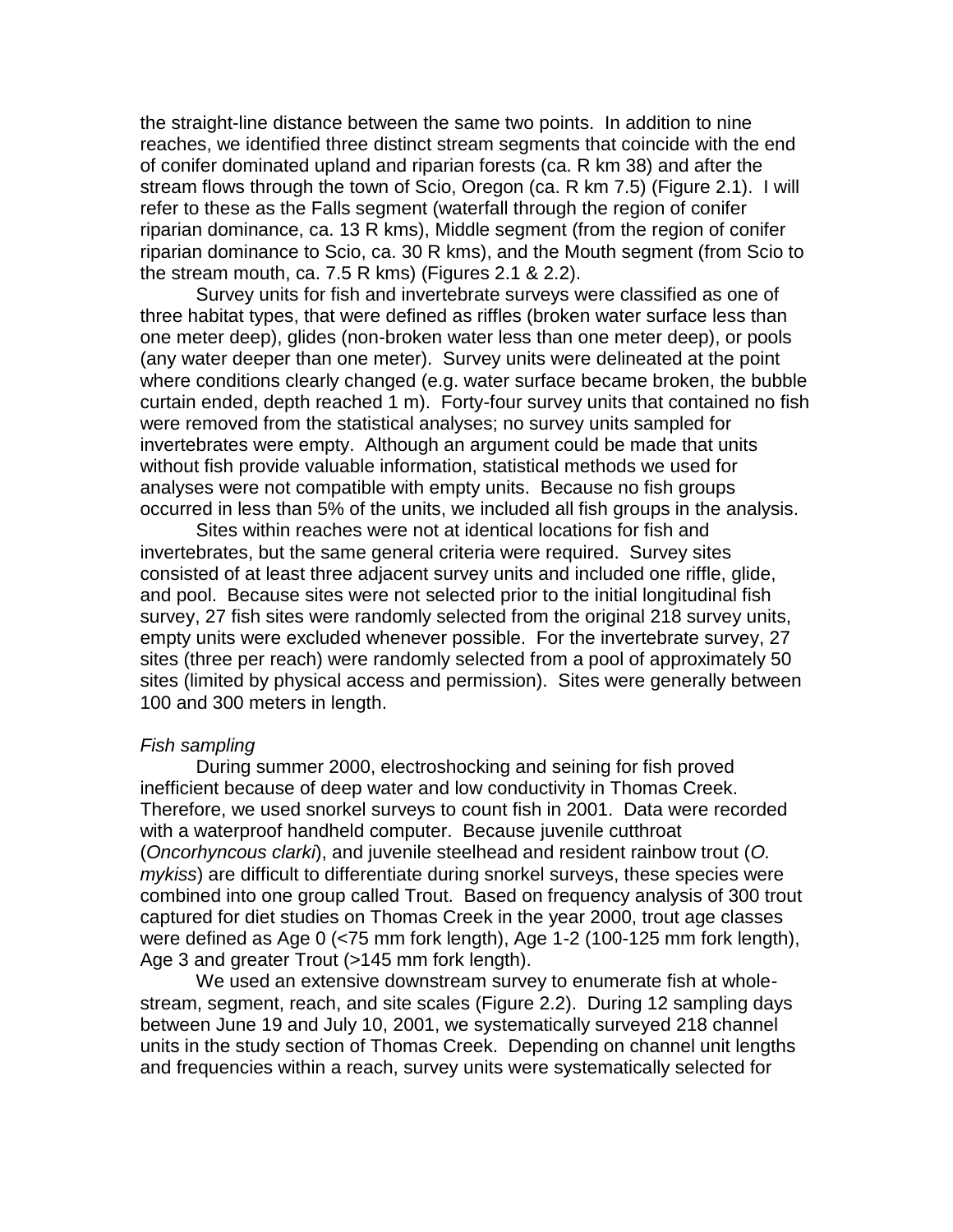

Figure 2.1. A stream outline of Thomas Creek, Oregon.



Figure 2.2. Scales of study. The number of Reaches, Sites, and Rkm's within each segment are listed.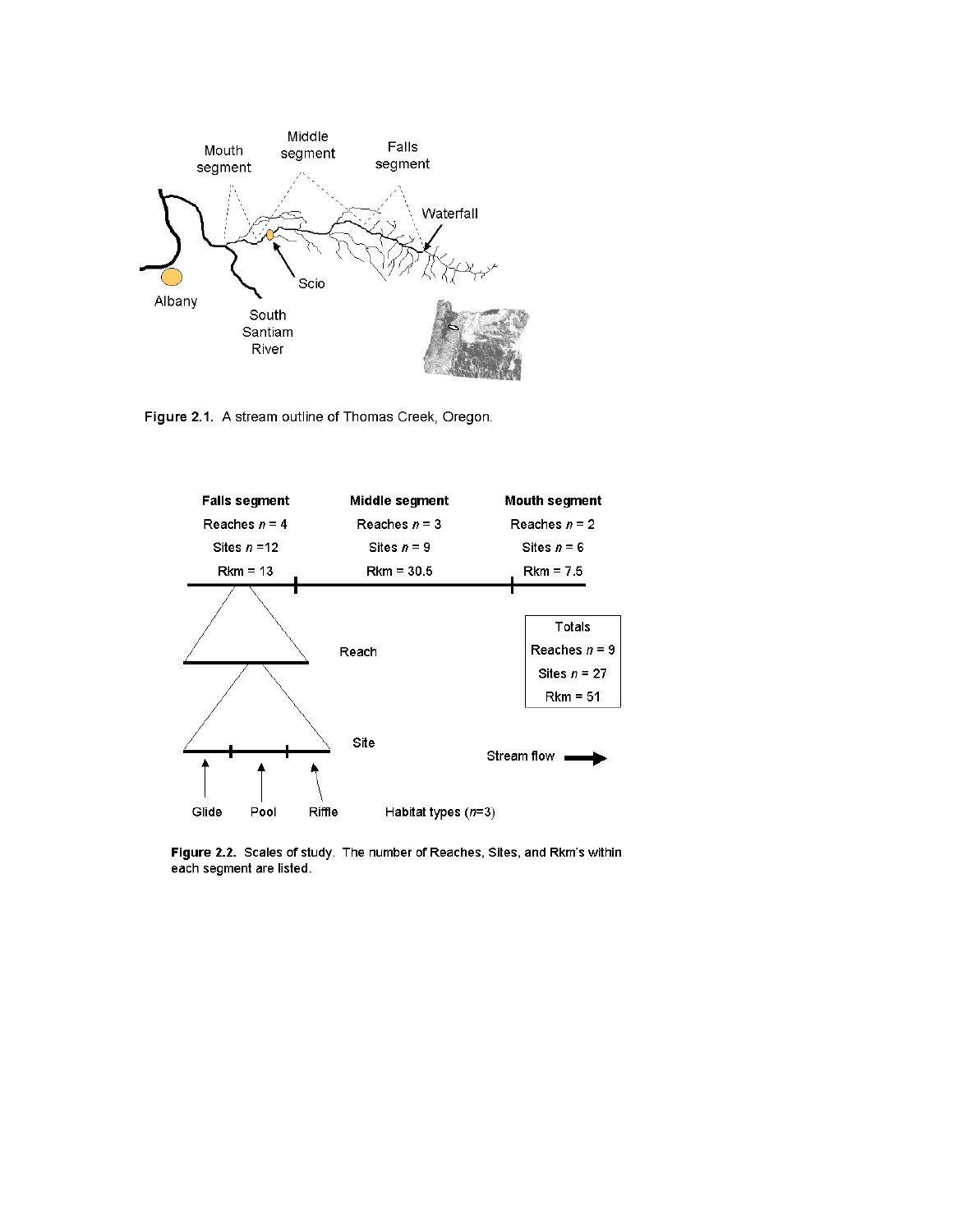every third, fourth, or fifth unit within habitat types. For example, we sampled every fifth riffle in reaches with short, frequently occurring riffles or every third riffle in reaches with long, infrequently occurring riffles. This approach maximized the number of units surveyed, minimized survey time, and kept the habitat type area surveyed generally equal across different reach types.

Within each survey unit, a team of two snorkelers swam downstream (side-by-side) and recorded abundances (specific counts whenever possible, and estimates of small numerous fish) of all non-benthic fish species or size classes observed. Fish groups included Age 0 Trout, Age 1-2 Trout, Age 3 and greater Trout, juvenile chinook salmon (*O. tshawytscha*), mountain whitefish (*Prosopium williamsoni*), adult largescale suckers (*Catostomus macrocheilus*), juvenile largescale suckers, northern pikeminnow (*Ptychocheilus oregonensis*), smallmouth bass (*Micropterus dolomieu*), and redside shiners (*Richardsonius balteatus*). Channel unit characteristics were described concurrently and included unit length, width, and estimated minimum, maximum, and mean thalweg, and large wood volume. Concentrations of each fish group within their distribution range were determined by plotting within group relative densities.

To examine the influence of water temperature on fish distribution, counts for all fish species were combined into thermal tolerance groups. All salmonid species were considered cold-water species and all other fish species were considered cool-water species (Zaroban et al. 1999). To clarify fish density trends, moving averages were calculated by averaging density values from the fifteen adjacent survey units. Moving averages were calculated from total densities and relative densities within each survey unit, for cold and cool-water species. Redside shiner densities from three survey units in the Mouth segment were especially influential to density trends and were removed.

To assess salmonid habitat use at finer scales (e.g. habitat unit and subunit), intensive upstream snorkel surveys were performed in the four farthest upstream reaches during July and September 2001. We selected one location within each reach. At each location, we required a minimum of three survey units for each habitat type, resulting in at least nine survey units per reach. The length of the surveyed area depended on the number and length of habitat types and ranged between 350-700m. Each unit was separated into habitat sub-units, which were defined as a unit head (upstream 25% of the unit), unit body (middle 50%), and unit tail (downstream 25% of the unit). Prior to snorkel surveys, boundaries were marked on the stream bottom using colored flagging to maintain consistency during repeated trails. During each survey, two snorkelers (side-byside) moved slowly upstream recording abundances for each fish group in each habitat sub-unit. Care was taken to avoid double counting fish. Each site was snorkeled on three consecutive days. During July, each site was snorkeled once in the morning (at approximately 9 am) and once in the afternoon (at approximately 3 pm). After repeated measures ANOVA suggested no significant difference between morning and afternoon surveys, counts for the final analyses were averaged from all passes. Twice-a-day surveys were continued during September, until it was determined that there was no significant difference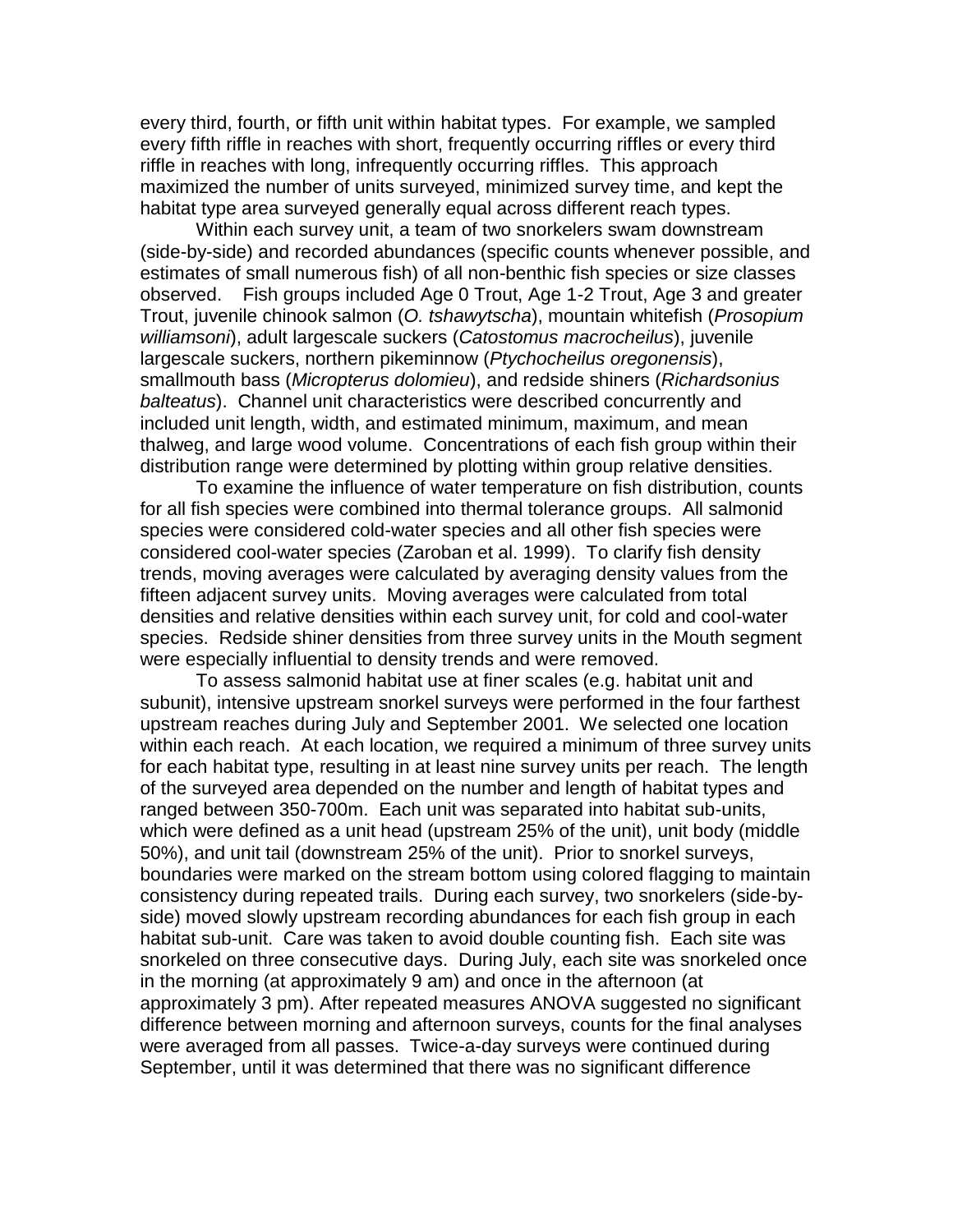between morning and afternoon surveys, after which only morning surveys were performed.

Channel characteristics measured in each habitat sub-unit included unit length, wetted width, mean depth, and substrate sizes. Unit lengths and widths were measured at a line perpendicular to the stream channel; the line was estimated as an average if the end of the unit was not perpendicular to the channel. Characteristics were measured at seven transects (two in the head and



Figure 2.3. Example habitat unit for the upstream intensive snorkel survey. Channel characteristics are measured at each transect.

tail and three in the body) perpendicular to the stream channel (Figure 2.3). Each transect consisted of seven points where depth was measured and substrate was classified. Substrates were estimated as bedrock, large boulder, small boulder, large cobble, small cobble, course gravel, fine gravel, sand, and silt, based on a modified Wentworth scale (Wentworth 1922). The measurement points were approximately equidistant from each other including one in the thalweg.

Categorical stream flow was recorded for the entire subunit by estimating whether a majority of the flow was: very slow (no visible water movement), slow (slight visible water movement), moderate (currents visible on the water surface but surface not broken), fast (broken water surface), and very fast (broken water surface with bubbles visible under water). Volume was estimated for large wood (>10 cm in diameter and > 1 m in length) with categories defined as: none (no large pieces), low (1-3 large pieces), med (4-5 large pieces), and high (> 5 pieces).

Manly's Index (MI) (Chesson 1978; Manly et al. 1972) was used to assess fish habitat electivity. Manly values range from zero to one, with zero indicating no use and one indicating exclusive use of that particular habitat. Within each reach, this index indicates the proportion of fish (0-100%) found in a particular habitat type in relation to its availability. A Manly value was calculated for each fish group in each habitat (*m*=4) and sub-habitat (*m*=9) type in each reach.

Manly's Formula:

$$
\alpha_i = \frac{r_i}{\sum_{j=1}^m r_j}
$$
  $i = 1, 2, ..., m$ 

 $\mathbf{Q}_i$  = preference for an *i*-th sub-unit type

 $r_i$  = proportion of the *i*-th sub-unit type in cells used by fish

 $n_i$  = proportion of the *i*-th sub-unit type in cells available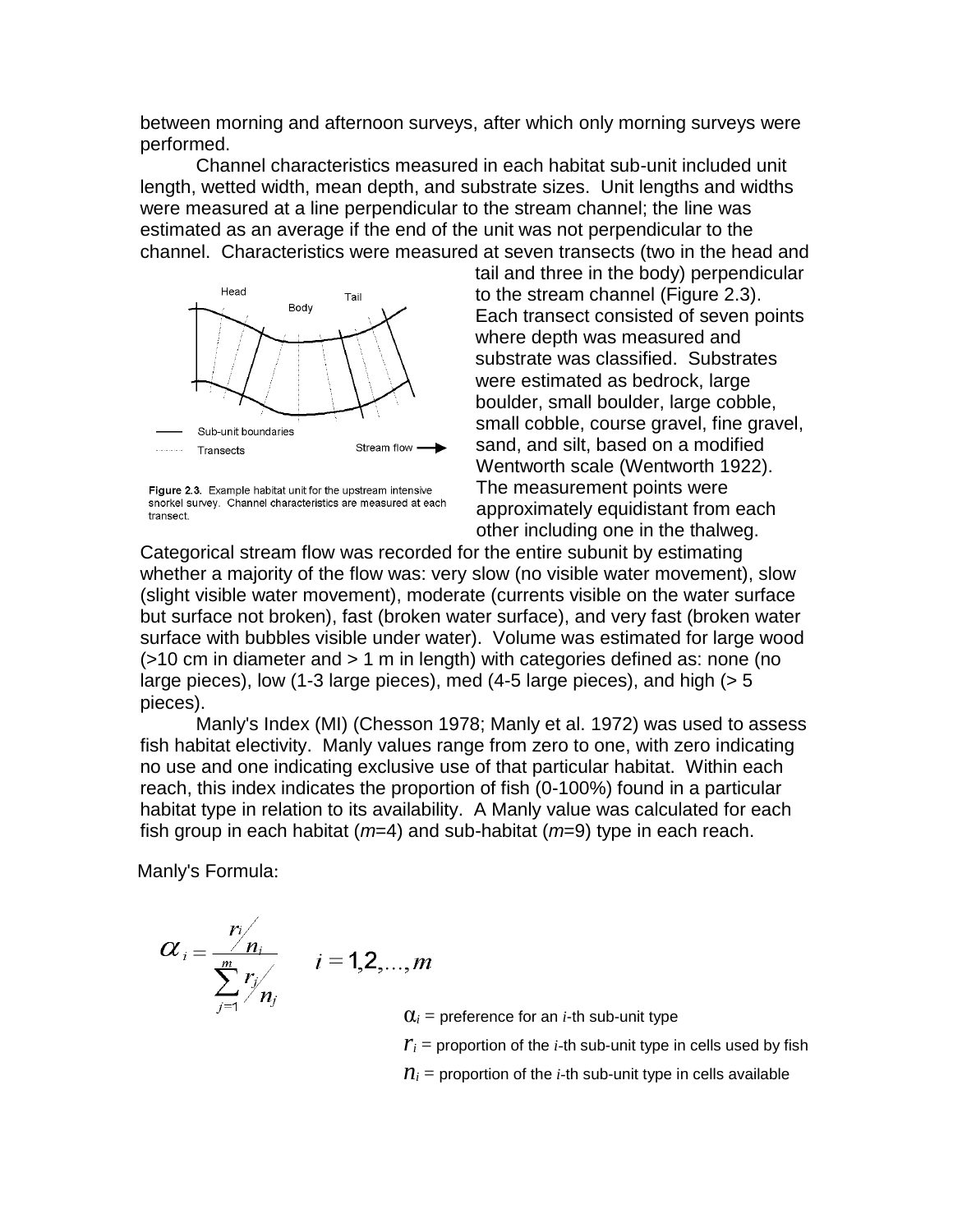Within habitat types, habitats can be further divided by stream velocity (Inoue and Nunokawa 2002). Because we did not measure current velocity, we attempted to differentiate pools by the habitat type directly upstream. Pools that were directly downstream of riffles or glides were defined as Riffle/pools and Glide/pools respectively. Mann-Whitney U tests were used to test for electivity differences between Riffle/pools and Glide/pools, as well as between habitat subunits within habitats (e.g. head, body, and tail within Riffle/pools). Density data were log transformed to provide for homogeneity of variances.

#### *Invertebrate sampling*

Invertebrate samples were collected from 27 sites during May 2001, with a surber sampler modified for deep water with  $0.135$  m<sup>2</sup> enclosed sample area (500 micron net). The surber was placed randomly (longitudinally and laterally within each survey unit) on the stream bottom and the substrates within the surber area were disturbed to approximately 10 cm depth for one minute. At each site, two samples were collected within each habitat type (e.g. riffle), transferred to 95% ethanol, and transported back to the laboratory for sorting and microscope identification. Invertebrates were identified to the lowest reasonable taxonomic resolution: genus in most cases, occasionally family or species, and tribe for the family Chironomidae (Merritt and Cummins 1996). Invertebrate taxa were classified by functional feeding group (FFG), if feeding characteristics are known (Merritt and Cummins 1996). Taxa tolerance values were assigned to each family or genera (Mandaville 2002). Because tolerance can vary for species within a genus, we assigned the most conservative value listed for each genus or family. Values of 0 indicate the least tolerance for organic pollution and values of 10 indicate the most tolerance. After identification, the two samples from the same habitat within a site were combined to make one sample per habitat type per site.

At the point of each surber sample, depth was measured, and dominant and sub-dominant substrates were recorded. Estimates were done using the same substrate size and velocity classifications as for the fish survey.

### *Statistical Analyses*

Outlier analysis was performed by examining a frequency distribution of average Sørensen distances between assemblages from each survey unit and all other survey units in fish or invertebrate species space. All survey units with greater than three standard deviations from the mean distance, frequency distribution were removed from analyses (McCune et al. 2002). Outlier analysis was performed at each scale with outliers removed for subsequent analyses at that scale. Three, two, and eight survey units were outliers for fish assemblages the Falls, Middle, and Mouth segments, respectively. The standard deviations of removed units ranged from 3.0 to 5.8 from the mean distance frequency distribution. Invertebrate outliers were not greater than 2.7 standard deviations from the grand mean and were not removed.

Data were analyzed as hierarchically averaged composite samples, which were samples averaged within habitat types at each scale. For example, a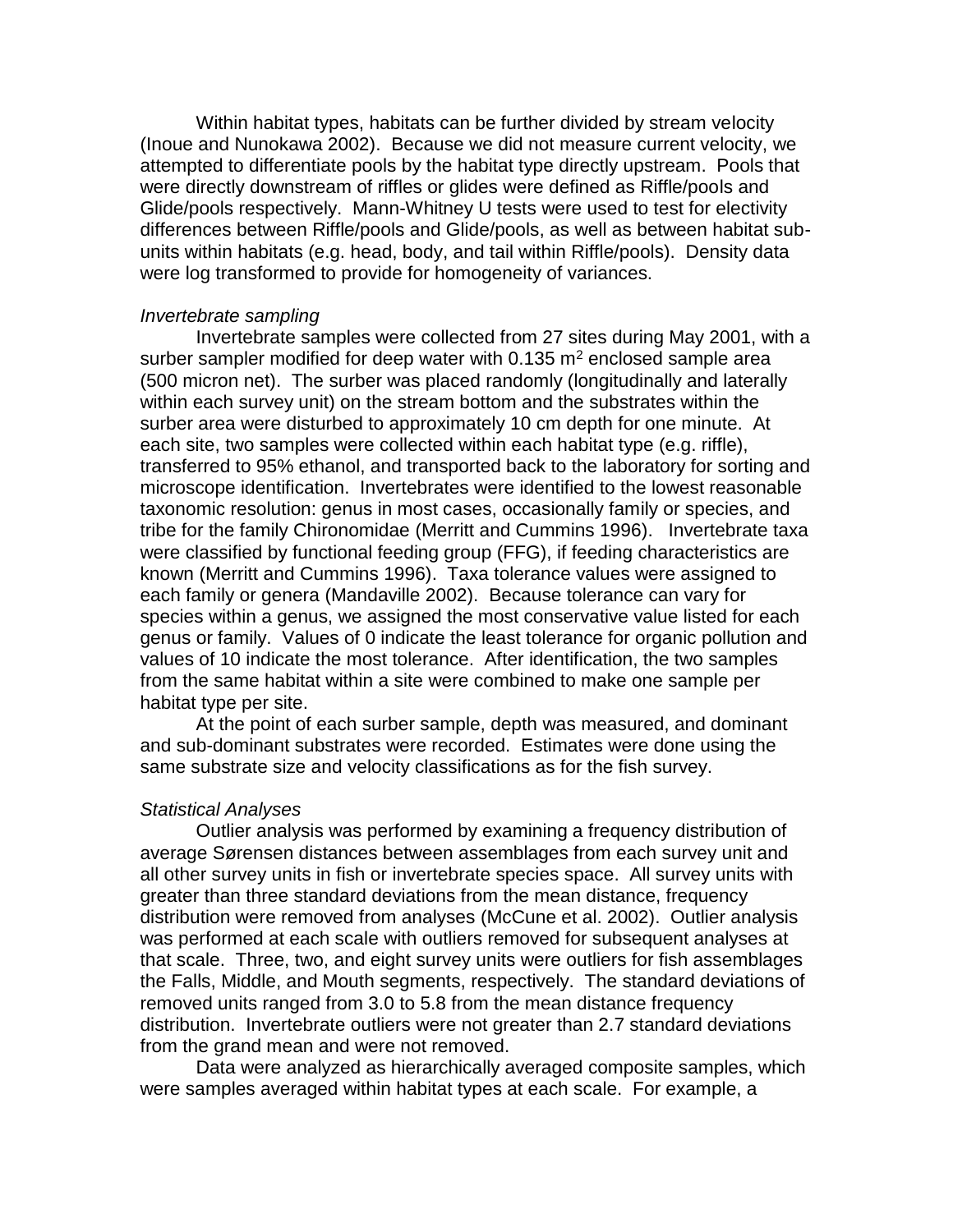reach-scale riffle composite sample was an average of all individual riffle samples within that reach. This was done to reduce variability of notoriously patchy invertebrate data (Li et al. 2001) and clarify ordination patterns.

Non-metric Multi-response Randomized Block Permutation Procedures (MRBP, PC-ORD version 4.20), were used to examine differences in assemblage structure between habitat types. MRBP is similar to Non-metric Multi-response Randomized Block Permutation Procedures (MRPP;(Mielke 1984), except it is modified for blocked sampling designs to reduce location effects. In non-metric MRBP the distance matrix is converted to ranks before the test statistic is calculated. (See (Zimmerman et al. 1985) for a description of MRPP). Assemblages consisted of abundances (for invertebrates) or density (for fish) values for each taxon in each sample (individual or hierarchically averaged). Tests for differences between habitat types were conducted at the stream segment scale (7.5-30.5 R km), stream reach scale (1.5-7 R km), and stream site scale (100-300 m). MRBP was also used to test for differences in assemblage structure between stream segments and reaches. *P*-values less than 0.05 suggest a significant difference between groups or treatments. *A*-values express within-group agreement and values of 1.0 indicate all samples within a group (e.g. riffles from the Falls, Middle, and Mouth segments) were identical. Values greater than zero indicate groups were more similar than expected from random chance, and values less than zero indicate groups were less similar than would be expected by random chance. *A*-values less than 0.1 are common; values greater than 0.3 are rare in ecological research and are considered to be exceptionally similar (McCune et al. 2002). However, low numbers of taxa types can inflate *A*-values, which may have occurred in my fish analyses. Because there is only one sample per habitat type, MRBP cannot be performed to test for differences between sites. However, *A*-values for tests between habitat types indicate similarities between site samples within habitat types.

Non-metric Multidimensional Scaling (Kruskal 1964; Mather 1976) (NMS, PC-ORD version 4.20) was used to describe assemblage differences between habitat types and survey locations at all scales. NMS is one of the most robust and defendable ordination techniques currently available for community data. It is robust to non-normal distributions and relieves zero-truncation problems commonly found in heterogeneous community data (McCune et al. 2002). Additionally, it can be consistently applied to data sets that vary in the number of attributes across sample units (i.e. 205 invertebrate taxa versus 10 fish groups) (Faith and Norris 1989).

Data were analyzed using the "slow and thorough" autopilot settings of PC-ORD (version 4.20) and Sørensen's distance measure. Sørensen's distance measure was used because it is one of the most effective techniques available for measuring similarity between samples (McCune et al. 2002) and is robust to long environmental gradients (Beals 1984). Final configurations were limited to three dimensions. Stress of ordination solutions is an inverse measure of how well the data fits the solution, and it was used to determine dimensionality of the solution. A significant decrease in the amount of stress when solution dimensions are increased indicates a significant increase in variation explained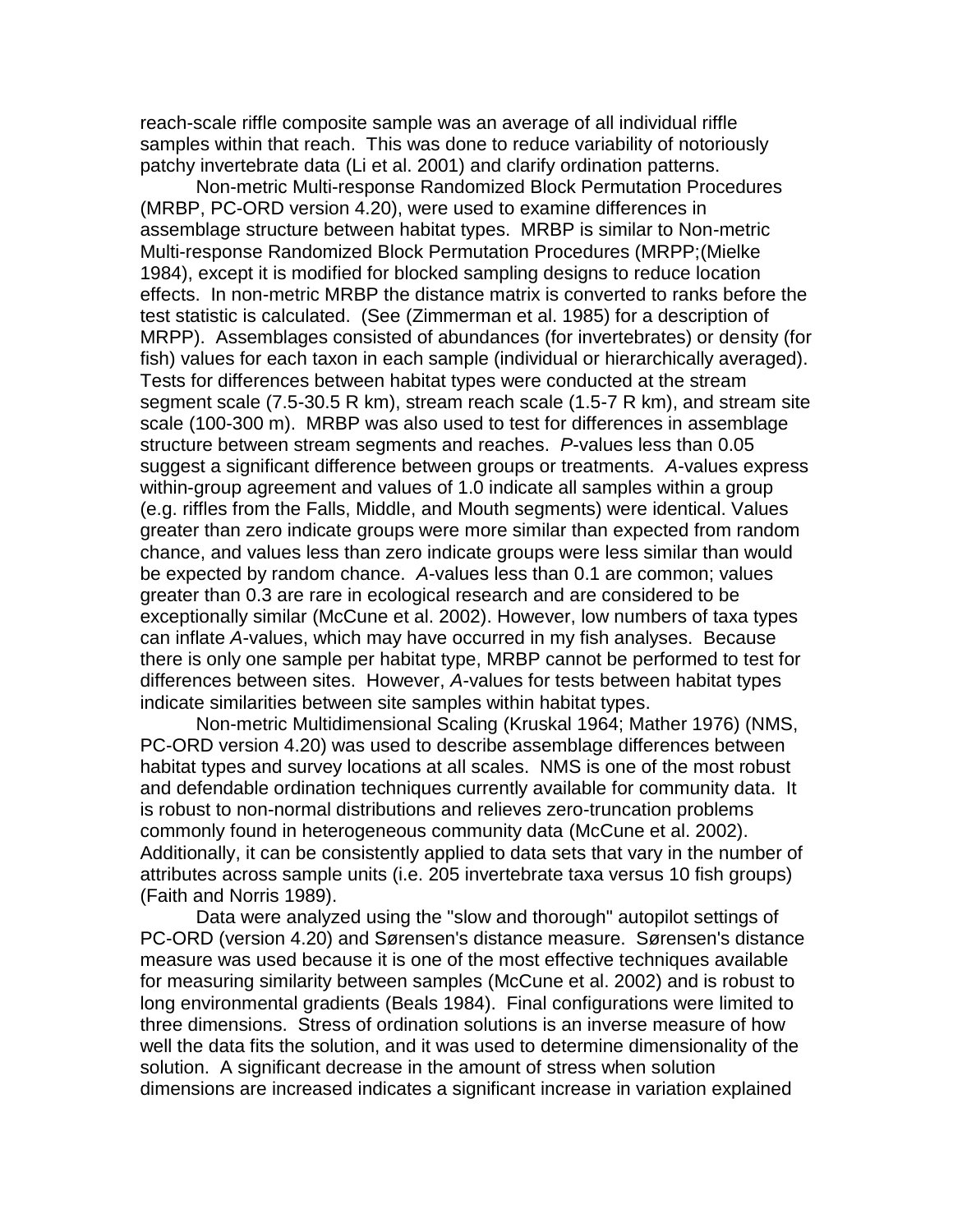by the solution (Faith and Norris 1989). In order to compare ordinations, each was rotated so that longitudinal position was along axis 1. Individual r<sup>2</sup> was calculated for each axis to determine the amount of variation in the data explained by that particular axis. Pearson's correlation coefficients were calculated (bi-plots) for quantitative environmental variables and taxa types with each axis. Significant relationships and categorical environmental variables were used to characterize patterns of biological assemblages in each ordination.

Data were analyzed as individual sites and as hierarchical averages. Analyses at each scale were performed with one sample from each habitat type at each location for a total of 81, 27, and 9 samples for sites, reaches, and segments, respectively. For example, Site 1 consisted of one pool sample, one glide sample and one riffle sample. Within Reach 1, Sites 1, 2, and 3 were hierarchically averaged so that Reach 1 assemblages consisted of one pool sample, one glide sample and one riffle sample. A total of 205 identified invertebrate taxa and 10 fish groups were used in the analyses. Hierarchically averaged fish assemblages produced poor results and were generally uninformative. NMS produced 1-dimensional and 2-dimensional distorted ordinations at the segment and reach scales respectively. Because onedimensional or distorted solutions are uninformative and/or unreliable in NMS, these ordinations will not be included (McCune et al. 2002). However an ordination of fish densities averaged across habitat types within each site was informative and included in the results.

Indicator Species Analysis (ISA) (Dufrene and Legendre 1997), PC-ORD version 4.20) was used to describe compositional differences between stream segments, reaches, and habitat types for both fish and invertebrates. Indicator values are calculated by combining abundance for each taxon in a particular group with the faithfulness of that taxon to occur in that group. For each taxon, the indicator value is tested for statistical significance with a Monte Carlo randomization technique. We used density data with 1000 Monte Carlo randomizations in each trial to find indicator taxa for fish and invertebrates at each scale and habitat types.

#### **Results**

Water temperatures peaked in early August at 15.5°C near the falls and 29.5°C near the mouth. During the September surveys, water temperatures ranged between 12 and 16°C, with the coolest temperatures in the upstream reaches (Figure 2.3). The elevation profile of Thomas Creek is gradual with an average elevation increase of 12.9 m, 4.2 m, and 1.5 m per river kilometer in the Falls, Middle, and Mouth Segments respectively (Figure 2.4).

Based on data from the longitudinal fish survey, a plot of relative fish densities clearly illustrates an upstream salmonid assemblage and downstream non-game fish dominated assemblage (Figure 2.5). During the study period, 74 percent of the salmonid population in the study section were observed in the Falls segment (R kms 51-35). When we grouped fish according to thermal tolerances (Zaroban et al. 1999), total densities reveal a strong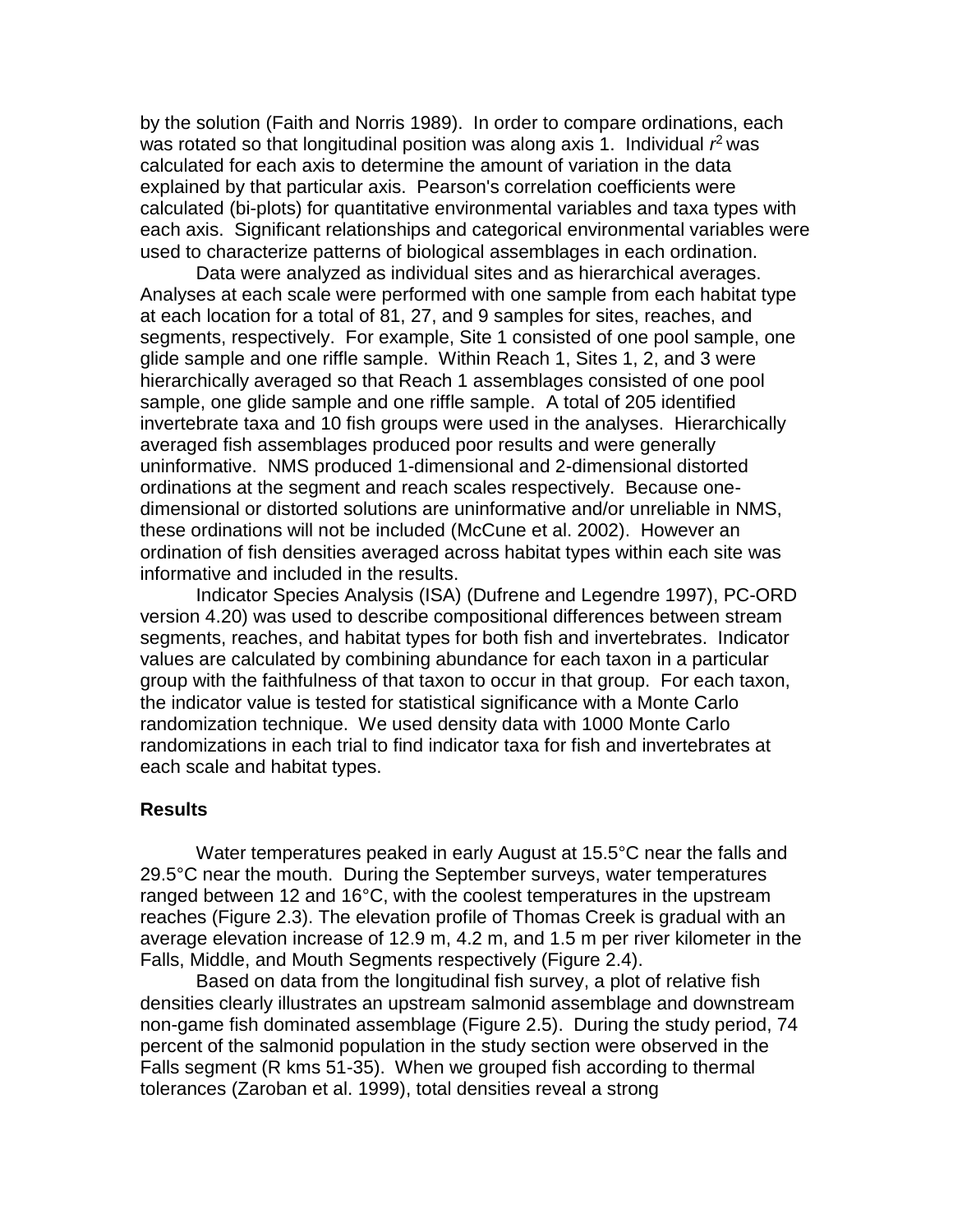

Figure 2.3. Maximum daily stream temperatures at one site in each segment. Temperatures were recorded between August 3 and October 25, 2001. These dates captured the annual maximum temperature and temperature profiles from other loggers in the stream during the same time period followed similar patterns



Figure 2.4. Elevation profile of Thomas Creek within the study section. Segments are denoted by color and sites locations are indicated by the addition symbol (+).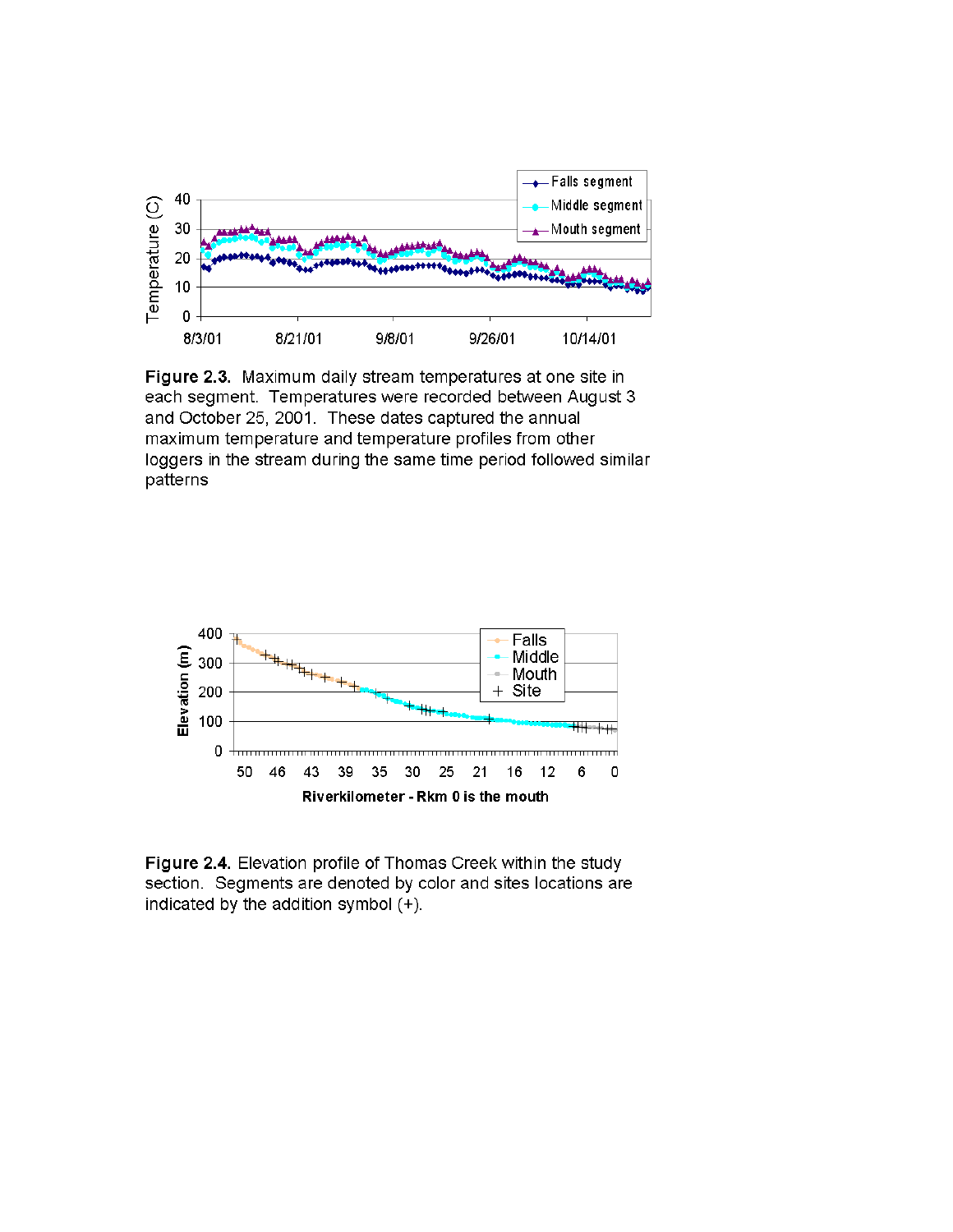

Figure 2.5. Thomas Creek fish distribution based on relative densities. The entire study section is 51 Rkms and reach numbers are listed on top of the figure. Breaks between segments are indicated by wider lines between reach numbers.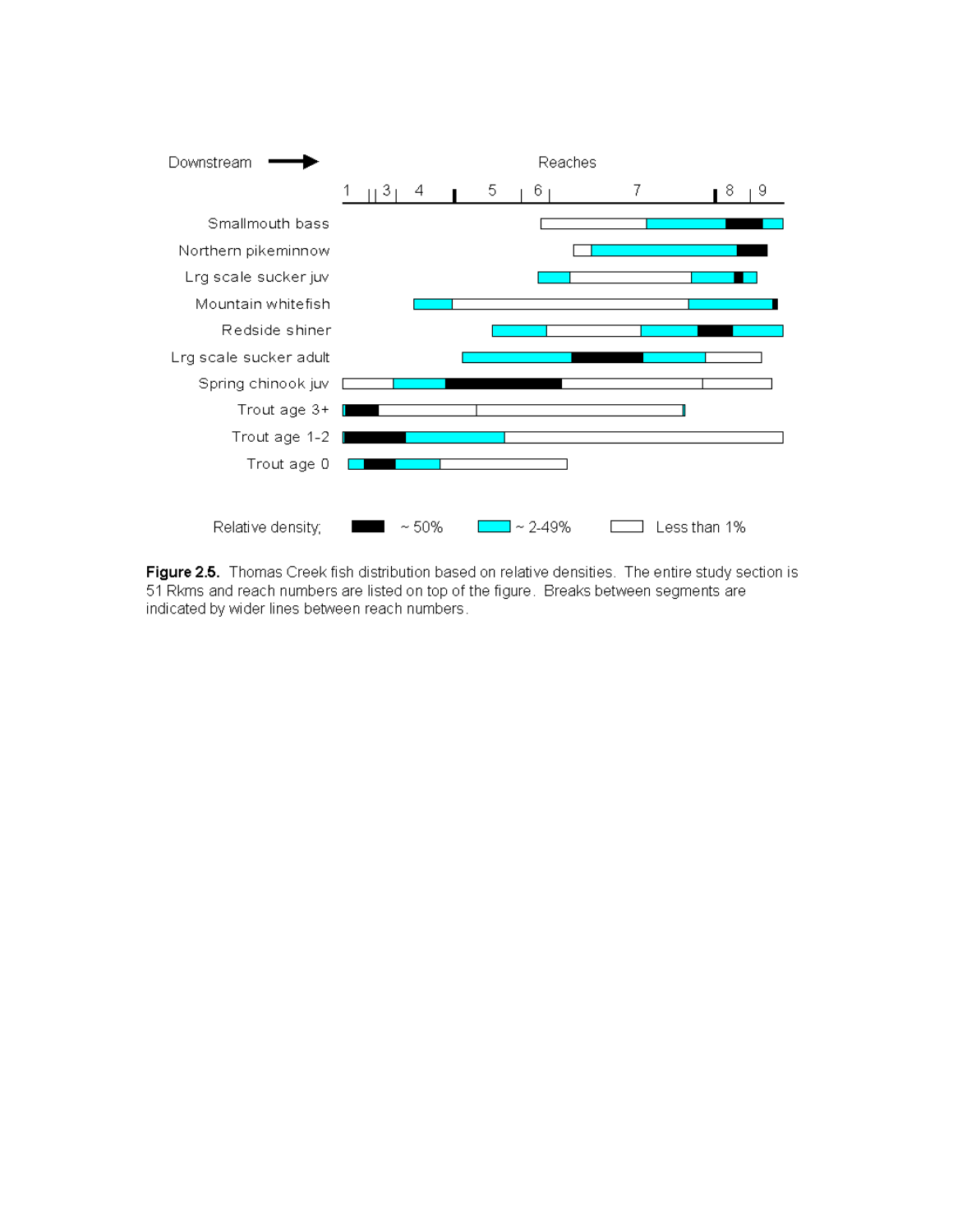upstream/downstream pattern with a depauperate zone in-between (Figure 2.6). A breeched dam is at R km 31 and we observed a fish density increase (relative to surrounding survey units) associated with this structure. The Middle segment, described as depauperate, had the greatest number of empty units (Table 2.2) and the lowest fish densities and richness (Tables 2.3 & 2.4). Channel characteristics in the Middle segment appeared to be intermediate to Falls and Mouth segments. Pool lengths were shortest and riffles were longest in the Falls segment, while pools were longest and riffles were shortest in the Mouth segment (Table 2.4a). However, comparisons of survey units with and without fish revealed significant differences (p<0.05) between unit lengths and widths (Table 2.5). Empty riffles were shorter in the Middle segment and empty glides were wider than their counterparts with fish in the Falls and Mouth segments.

During upstream intensive surveys of the four Falls segment reaches, Age 0 Trout were the only fish group to exhibit a longitudinal pattern. The downstream decrease in density in this group correlated with R km (Pearson's *r* = 0.79) and elevation (*r* = 0.87) (Figure 2.7). During July and September, Manly Index values indicate that within reaches, all fish groups strongly selected for the same habitat types during both seasons. Therefore, we present average values among fish groups within reaches by habitat type and subunit type. The Manly Index values, at the habitat unit scale, indicate all salmonid groups selected for pool habitats with riffles directly upstream (Riffle/pools) in Reaches 1-3 and select for riffles and pools with glides directly upstream (Glide/pools) in Reach 4 (Table 2.6). At the sub-unit scale, all salmonid groups most strongly select for pool heads in Reaches 1-3 and 4, followed by Riffle/pool bodies in Reaches 1-3 and riffle tails in Reach 4 (Table 2.7). Age 1-2 Trout, Age 3 and greater Trout, and juvenile chinook selected for Riffle/pool heads and Age 0 Trout, Age 1-2 Trout, and juvenile chinook selected for Riffle/pool bodies significantly more than Glide/pool heads and bodies (*P*<0.05)(Table 2.8). There was no significant difference in selectivity between Riffle/pool and Glide/pool tails (Table 2.8). Although Reach 4 habitat selectivity differed from Reaches 1-3, as a whole Riffle/pools were selected for significantly more than Glide/pools for all fish groups (Mann-Whitney U, *P*<0.05)(Table 2.8).

Between July and September, we observed increased numbers of chinook and lower numbers of Age 0 Trout in all reaches. During this interval, total and pool survey area decreased for all reaches with the greatest changes occurring in Reaches 2 and 3 (Table 2.9). The least decrease in abundance for Age 0 Trout was in Reach 1; for all other fish groups the greatest increases were in Reach 2 (a 1.5 R km gorge) (Table 2.9).

When blocked by site to reduce location effects, fish assemblages were significantly different between habitat types in the Falls segment (Table 2.10) and in all reaches (Table 2.11)(MRBP, p<0.05). *A*-values averaged 0.06 for segments (Table 2.10) and 0.956 for reaches (Table 2.11).

Though ordinations of individual survey units were unreliable, densities of fish averaged among survey units within each site produced a two-dimensional ordination that explained 76 percent of the variation in fish assemblages (Figure 2.8). Longitudinal position and channel unit width were associated with axis 1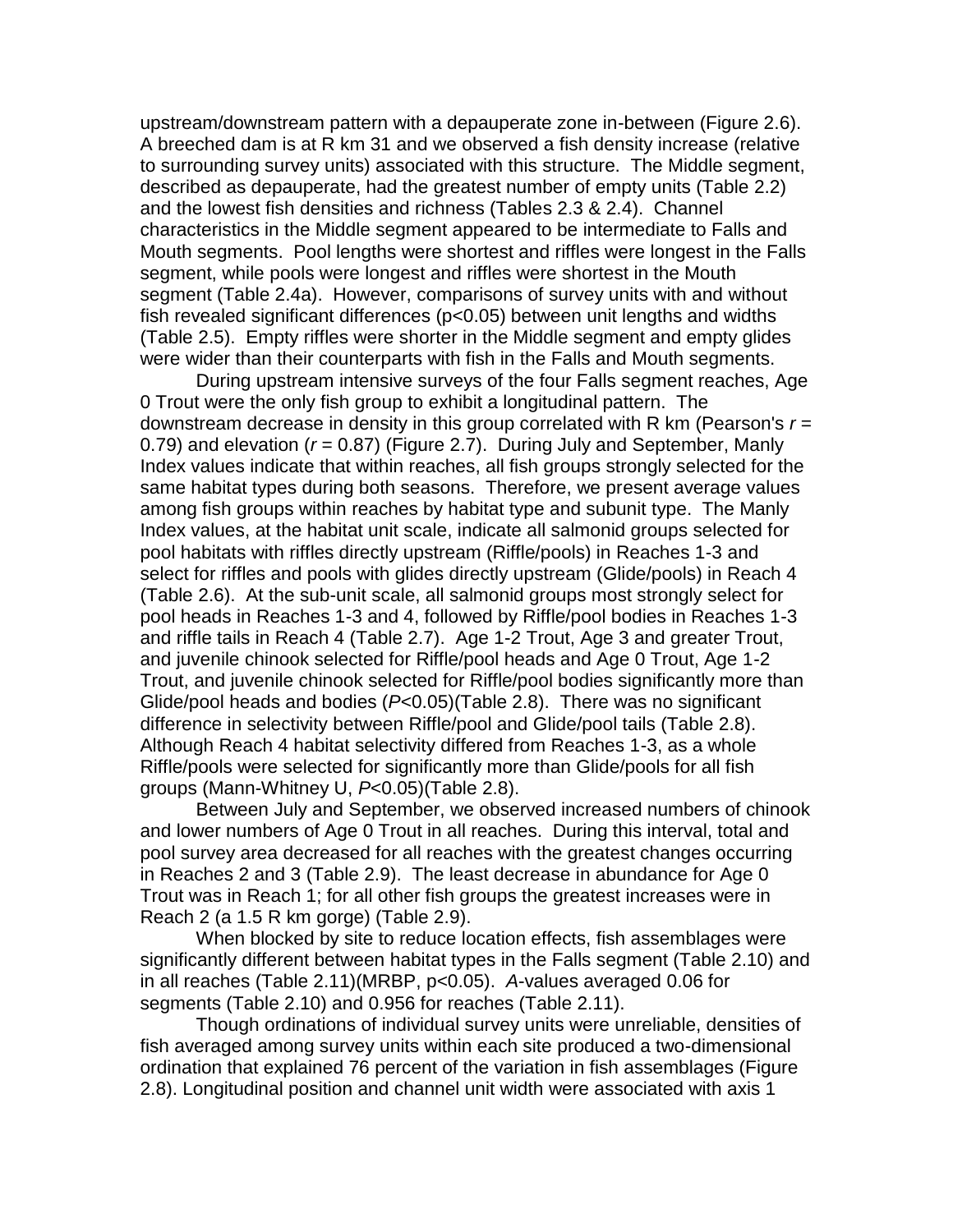

Figure 2.6. Total densities of cold and cool-water species. The dam remnants are at Rkm 31. Total density outliers for the coolwater group were 1.48, 2.03, and 3.0 fish/m<sup>2</sup> at Rkms 15.7, 15.6, and 10.3, respectively.

| <b>Table 2.2.</b> Number of survey units within each segment and the |
|----------------------------------------------------------------------|
| number that were unoccupied by fish.                                 |

|        | Number of<br>pools          | Number of<br>glides          | Number of<br>riffles          | Total |
|--------|-----------------------------|------------------------------|-------------------------------|-------|
| Falls  | 22                          | 26                           | 26                            | 74    |
| Middle | 28                          | 44                           | 41                            | 113   |
| Mouth  | 12 <sup>2</sup>             | 12                           | 7                             | 31    |
|        | Number of<br>empty<br>pools | Number of<br>empty<br>glides | Number of<br>empty<br>riffles | Total |
| Falls  | Ω                           | 5                            | 0                             | 5     |
| Middle | 6                           | 21                           | 9                             | 36    |
| Mouth  |                             | 3                            | 0                             | 3     |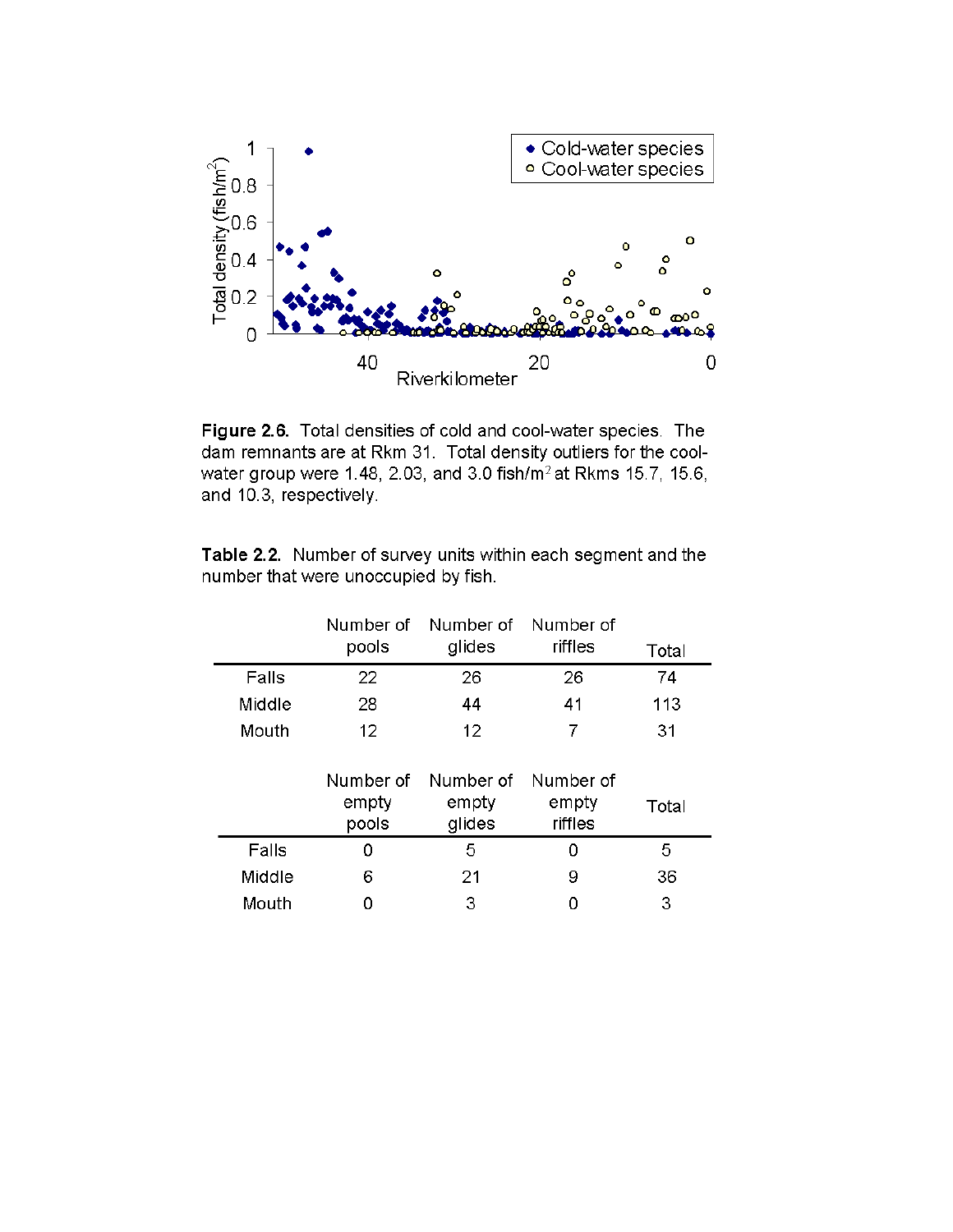| Segment | Pool<br>Density | Glide<br>Density | Riffle<br>Density | Total<br>Density |  |
|---------|-----------------|------------------|-------------------|------------------|--|
| Falls   | 0.073           | 0.084            | 0.049             | 0.062            |  |
| Middle  | 0.064           | 0.036            | 0.020             | 0.037            |  |
| Mouth   | 0.104           | 0.041            | 0.187             | 0.081            |  |

Table 2.3. Total densities of fish within segments. Densities are total numbers of fish counted per total area surveyed.

Table 2.4. Average invertebrate and fish richness (taxa or fish group per sample) by habitat type and abundance or density within seaments.

| ÷<br>Invertebrates |      |                 |        |           |  |  |  |  |
|--------------------|------|-----------------|--------|-----------|--|--|--|--|
| <b>Richness</b>    |      |                 |        |           |  |  |  |  |
| Segment            | Pool | Glide           | Riffle | Abundance |  |  |  |  |
| Falls              | 22.2 | 32.6            | 24.9   | 219.2     |  |  |  |  |
| Middle             | 25.4 | 31.2            | 40.2   | 245.8     |  |  |  |  |
| Mouth              | 28.6 | 34.1            | 37.1   | 269.7     |  |  |  |  |
|                    |      |                 |        |           |  |  |  |  |
|                    |      | Fish            |        |           |  |  |  |  |
|                    |      | <b>Richness</b> |        |           |  |  |  |  |
| Segment            | Pool | Glide           | Riffle | Density   |  |  |  |  |
| Falls              | 2.8  | 2.3             | 2.5    | 0.062     |  |  |  |  |
| Middle             | 2.7  | 2.1             | 2.3    | 0.037     |  |  |  |  |
| Mouth              | 3.5  | 2.3             | 2.7    | 0.081     |  |  |  |  |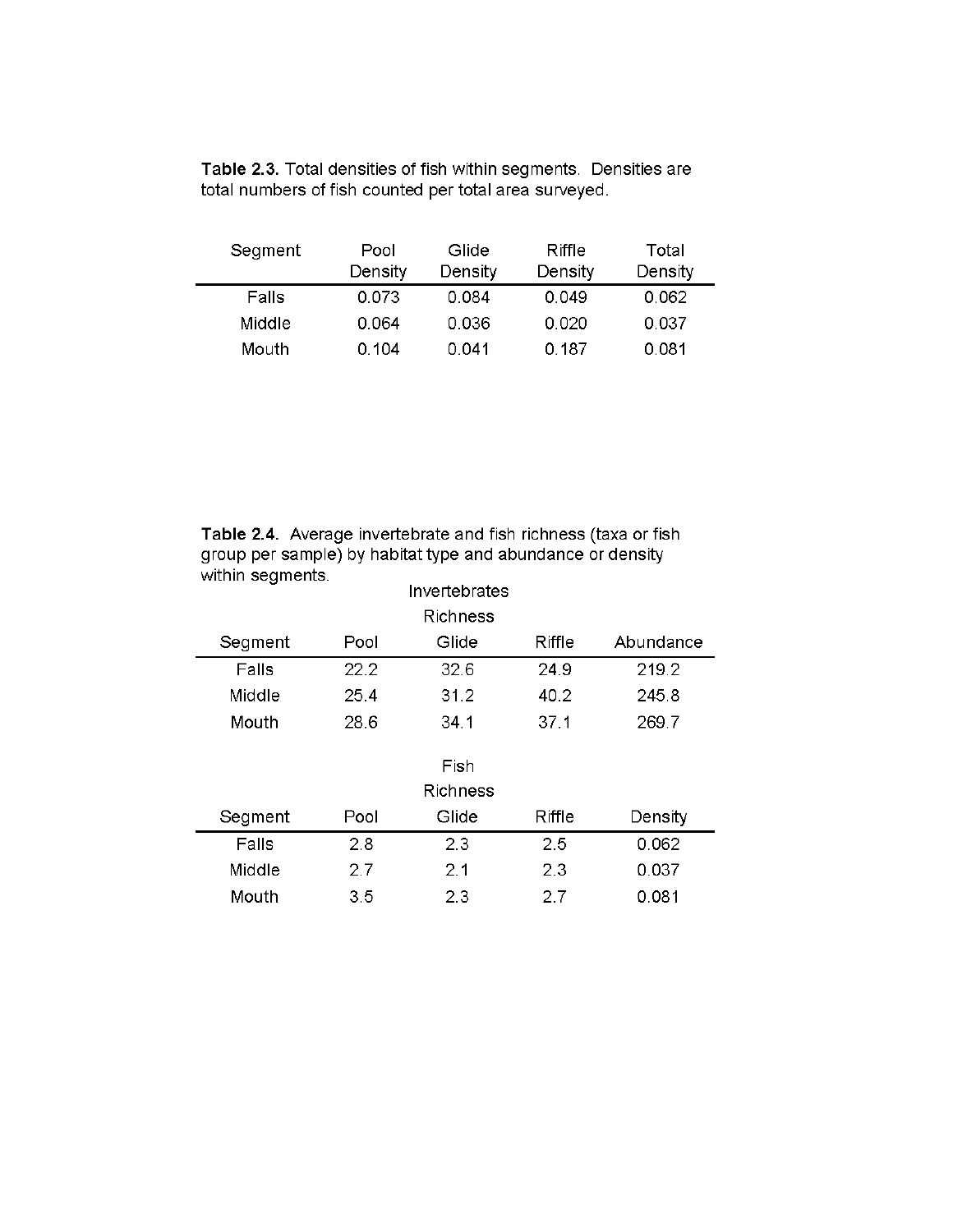|               |         | Unit length<br>(m) | Unit width<br>(m) | Minimum<br>depth (m) | Maximum<br>depth (m) | Average<br>depth (m) | Number of units with<br>greater than 5 pieces of<br>large wood (#/R km) |
|---------------|---------|--------------------|-------------------|----------------------|----------------------|----------------------|-------------------------------------------------------------------------|
|               | Reach 1 | 37.8               | 8.5               | 0.1                  | 2.5                  | 0.6                  | 0                                                                       |
| Falls Segment | Reach 2 | 37.3               | 8.9               | 0.1                  | 3.5                  | 0.9                  | 0                                                                       |
|               | Reach 3 | 54.2               | 10.3              | 0.1                  | 3.8                  | 0.8                  | 0                                                                       |
|               | Reach 4 | 64.4               | 13.7              | 0.1                  | 3.0                  | 0.7                  | 0.75                                                                    |
|               | Reach 5 | 51.8               | 12.7              | 0.1                  | 5.0                  | 0.6                  | 0.71                                                                    |
| Segment       | Reach 6 | 61.2               | 16.4              | 0.1                  | 3.1                  | 0.7                  | 0                                                                       |
| Middle        | Reach 7 | 58.5               | 13.9              | 0.1                  | 4.0                  | 0.6                  | 0.41                                                                    |
|               | Reach 8 | 75.2               | 15.0              | 0.1                  | 4.0                  | 0.9                  | $3.7\,$                                                                 |
| Mouth Segment | Reach 9 | 55.2               | 13.3              | 0.1                  | 2.0                  | 0.4                  | 0.4                                                                     |

Table 2.4a. Channel characteristics in Thomas Creek. All values are averages from the extensive snorkel<br>survey in May 2001.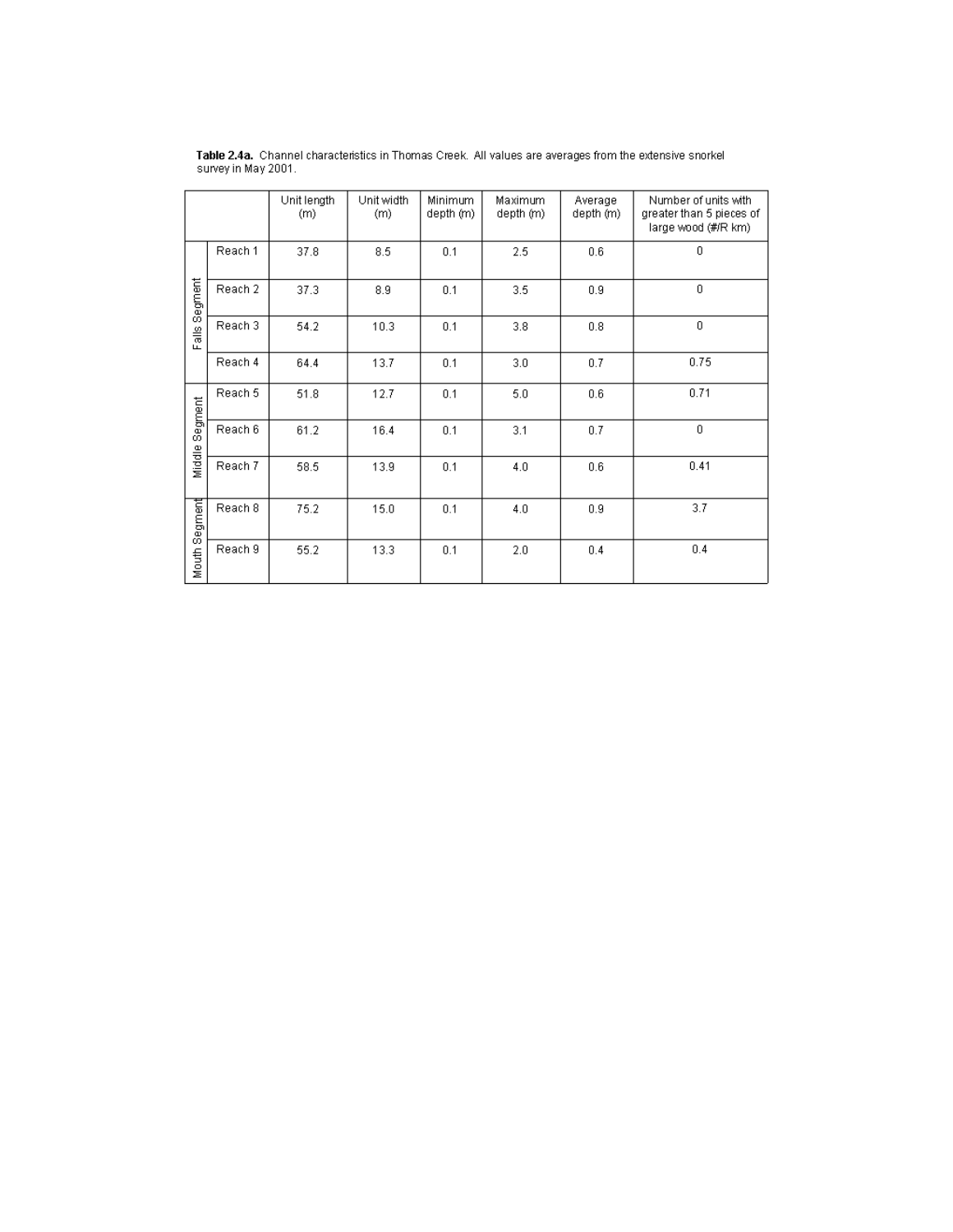Table 2.5. Average stream characteristics of survey units occupied and unoccupied by fish. Characteristics with significant differences (P<0.05, Mann-Whitney U) between occupied and unoccupied survey units within segments are in bold. Significant differences between segments are marked by letters; identical letters are significantly different from each other. Distances and depths are in meters.

| Pools   |          |        |       |                          |        |       |
|---------|----------|--------|-------|--------------------------|--------|-------|
|         | Occupied |        |       | Unoccupied               |        |       |
| Segment | Thalweg  | Length | Width | Thalweg                  | Length | Width |
| Falls   | 1.6      | 45a    | 10    |                          |        | ۰     |
| Middle  | 1.4      | 60     | 12    | 1.7                      | 70     | 11    |
| Mouth   | 1.4      | 105a   | 13    | $\overline{\phantom{a}}$ |        | -     |

**Glides** 

|         |         | Occupied         |       |         | Unoccupied |       |
|---------|---------|------------------|-------|---------|------------|-------|
| Segment | Thalweg | Length           | Width | Thalweg | Length     | Width |
| Falls   | 0.4     | 38 <sub>bc</sub> | 11    | 0.3     |            | 17    |
| Middle  | 0.4     | 70с              | 16    | 0.4     | 52         | 15    |
| Mouth   | 0.4     | 66b              | 16    | 0.3     | 43         | 24    |

# **Riffles**

|         |         | Occupied        |       | Unoccupied               |        |       |
|---------|---------|-----------------|-------|--------------------------|--------|-------|
| Segment | Thalweg | Length          | Width | Thalweg                  | Length | Width |
| Falls   | 0.3     | 76d             | 11    | $\blacksquare$           |        | -     |
| Middle  | 0.3     | 53 <sub>e</sub> | 13    | 0.2                      | 32     | 12    |
| Mouth   | 0.2     | 19de            |       | $\overline{\phantom{0}}$ | -      | -     |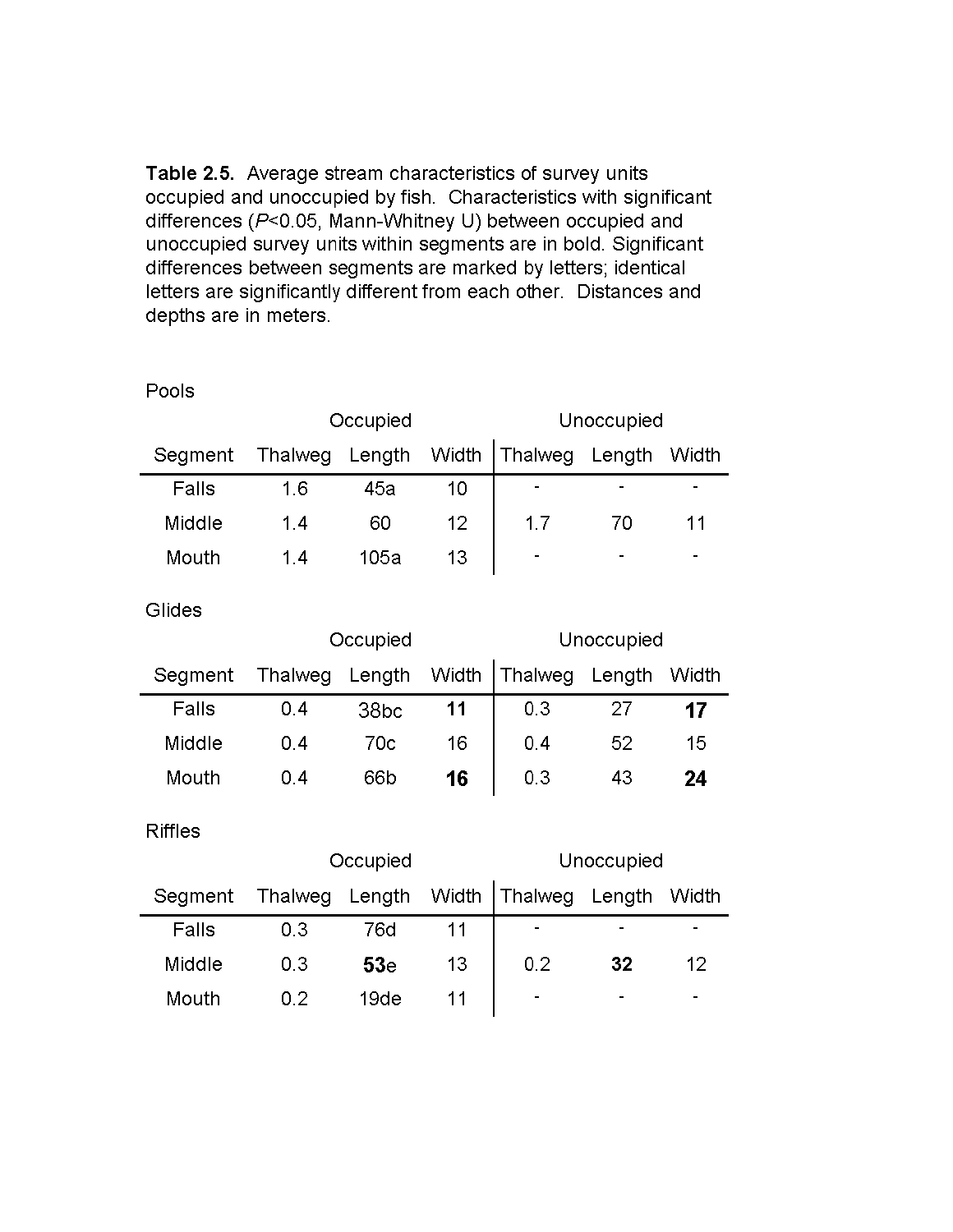



Table 2.6. Unit scale habitat selection by salmonids based on upstream intensive surveys (Manly Index). The two highest values in each reach (bolded) indicate strongest selection. Values are averages for all salmonid groups during both seasons. Reach 4 is calculated for September only.

| Habitat type | Reach 1 | Reach 2 | Reach 3 | Reach 4 |  |
|--------------|---------|---------|---------|---------|--|
| Riffle       | 0.15    | 0.19    | 0.13    | 0.47    |  |
| Glide        | 0.14    | 0.08    | 0.07    | 0.09    |  |
| Riffle/pool  | 0.63    | 0.56    | 0.63    | 0.03    |  |
| Glide/pool   | 0.08    | 0.05    | 0.11    | 0.39    |  |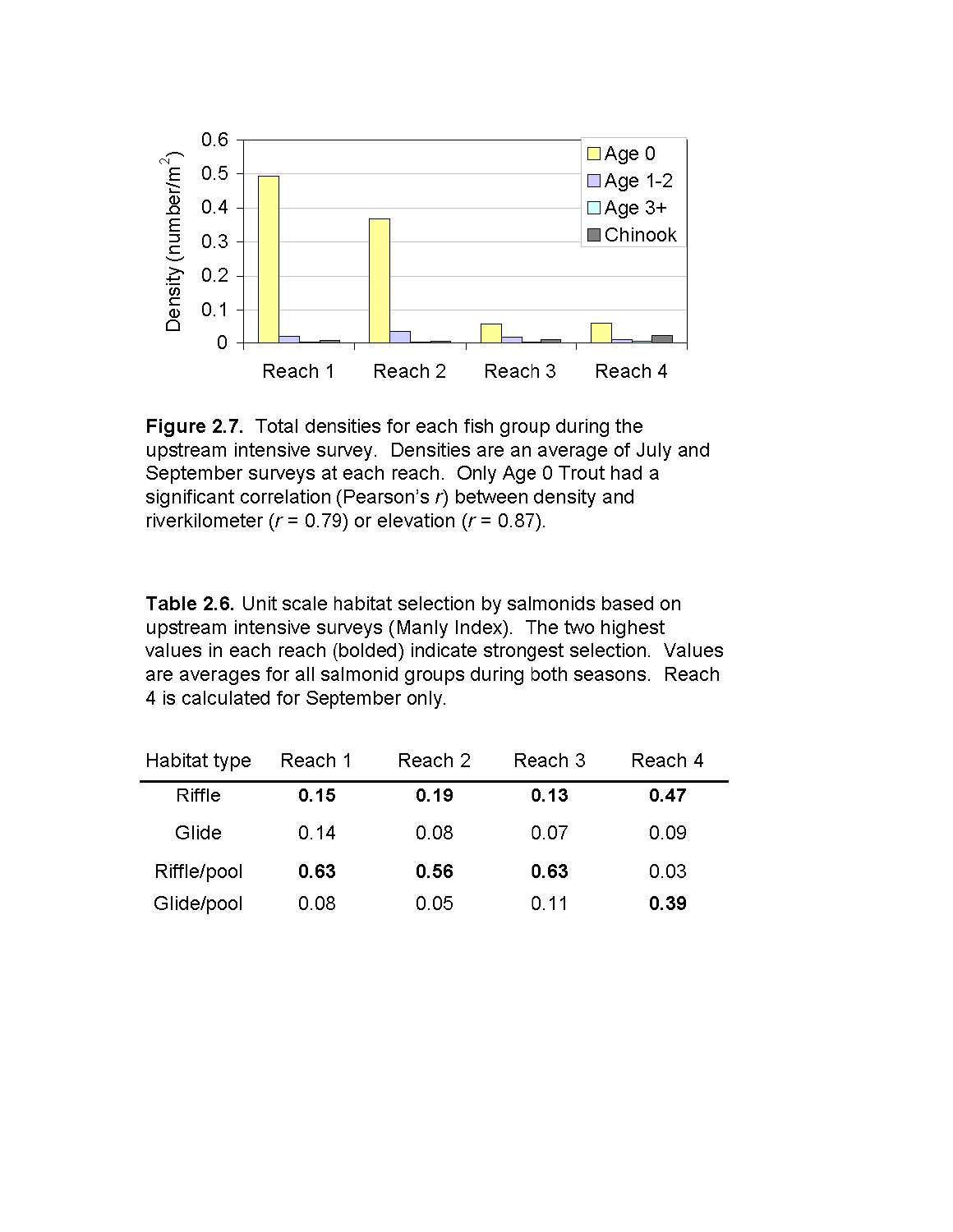Table 2.7. Subunit scale habitat selection by salmonids based on results from the upstream intensive surveys (Manly Index). Two highest values in each reach (bolded) indicate strongest selection in that reach. Values are averages for all salmonid groups during both seasons; Reach 4 calculated for September only.

| Habitat type     | Reach 1 | Reach 2 | Reach 3 | Reach 4 |
|------------------|---------|---------|---------|---------|
| Riffle Head      | 0.03    | 0.07    | 0.05    | 0.11    |
| Riffle Body      | 0.03    | 0.05    | 0.04    | 0.10    |
| Riffle Tail      | 0.10    | 0.07    | 0.03    | 0.25    |
| Glide Head       | 0.05    | 0.04    | 0.02    | 0.06    |
| Glide Body       | 0.05    | 0.01    | 0.02    | 0.01    |
| Glide Tail       | 0.04    | 0.04    | 0.03    | 0.02    |
| Riffle/pool Head | 0.28    | 0.44    | 0.57    | 0.02    |
| Riffle/pool Body | 0.21    | 0.10    | 0.08    | 0.01    |
| Riffle/pool Tail | 0.06    | 0.07    | 0.02    | 0       |
| Glide/pool Head  | 0.04    | 0.05    | 0.08    | 0.36    |
| Glide/pool Body  | 0.03    | 0       | 0.03    | 0.05    |
| Glide/pool Tail  | 0.05    | 0       | 0       | 0       |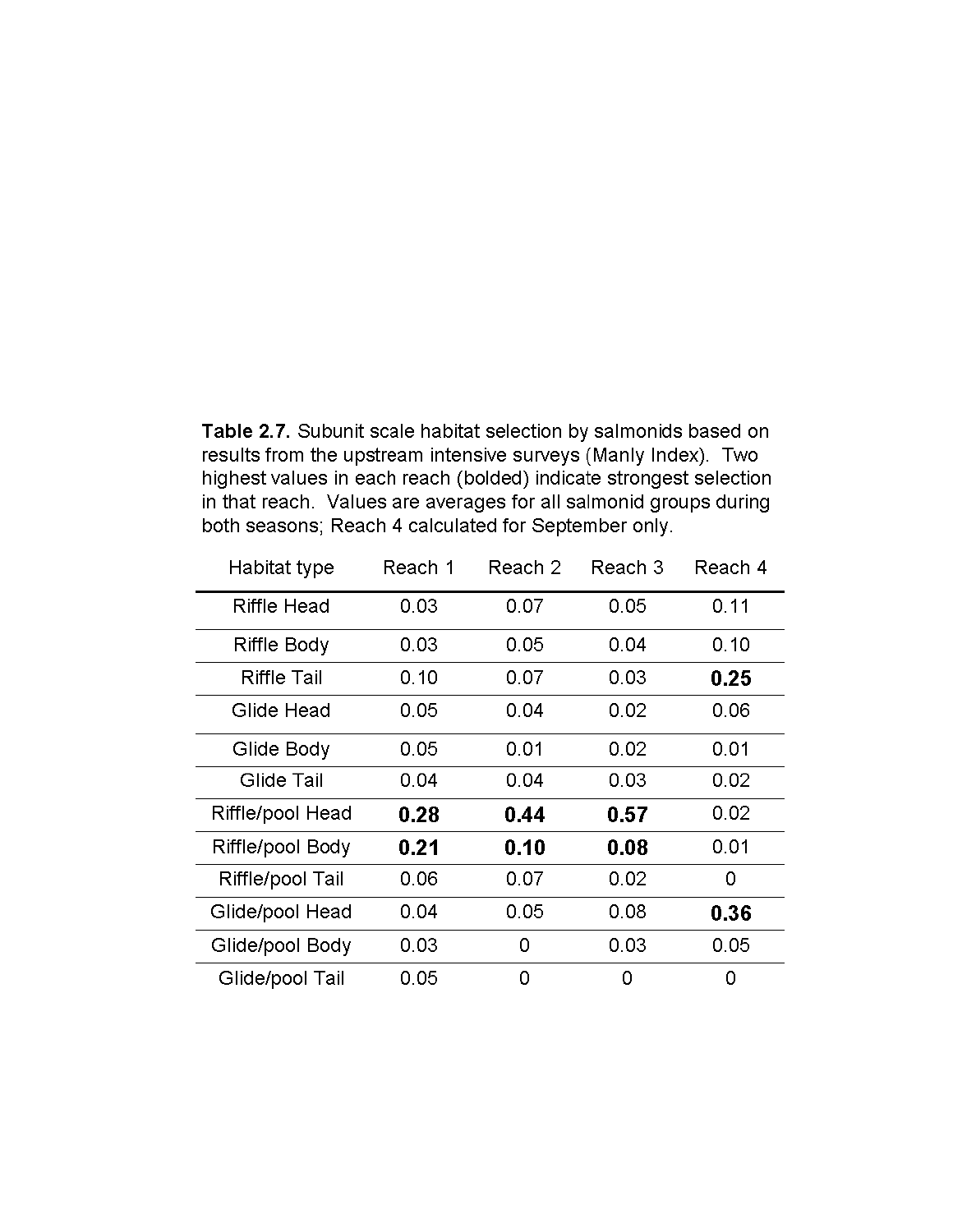Table 2.8. Differences in habitat selectivity between Riffle/pools and Glide/pools at habitat unit and subunit scales. P-values < 0.05 indicate greater selection for Riffle/pool habitats (Mann-Whitney U).

| Unit                                         | Age 0   | Age 1-2   | Age $3+$ | Chinook |
|----------------------------------------------|---------|-----------|----------|---------|
| Riffle/pool<br>greater<br>than<br>Glide/pool | p<0.05  | p<0.025   | p<0.025  | p<0.025 |
| Subunit                                      | Age 0   | Age $1-2$ | Age 3+   | Chinook |
| Head                                         |         | p<0.01    | p<0.01   | p<0.05  |
| Body                                         | p<0.025 | p<0.025   |          | p<0.025 |

Tail

Table 2.9. Percent change in total fish counts and pool area from July to September in Reaches 1-3. The greatest<br>increase (or smallest decrease) in fish counts and the greatest decrease in area are bolded. Reach 2 is the g reach. Counts are averages of three to six passes during three consecutive days.

|                                        | Reach 1 (Rkm 48) |       | Reach 2 (Rkm 45) |       |      | Reach 3 (Rkm 43) |      |      |         |
|----------------------------------------|------------------|-------|------------------|-------|------|------------------|------|------|---------|
|                                        | July             | Sept  | total            | July  | Sept | total            | July | Sept | total   |
| Age 0 Trout                            | 249.8            | 240.0 | $-3.9$           | 327.5 | 257  | $-21.5$          | 35.2 | 4.0  | $-88.6$ |
| Age 1-2 Trout                          | 17.2             | 20.3  | 17.7             | 18.2  | 65.7 | 261.5            | 32.8 | 7.7  | $-76.6$ |
| Age 3+ Trout                           | 3.8              | 3.3   | $-14.5$          | 2.3   | 8.7  | 271.4            | 3    | 2.3  | $-22.2$ |
| Juvenile<br>chinook                    | 3.8              | 14.0  | 268.4            | 5.7   | 24.7 | 335.3            | 17.8 | 38.0 | 113.1   |
| Pool area<br>(M <sup>2</sup> )         | 387              | 358   | $-7.4$           | 987   | 565  | $-42.7$          | 1033 | 579  | $-43.9$ |
| Total survey<br>area (M <sup>2</sup> ) | 3262             | 3083  | $-5.5$           | 3683  | 2900 | $-21.3$          | 8207 | 6261 | $-23.7$ |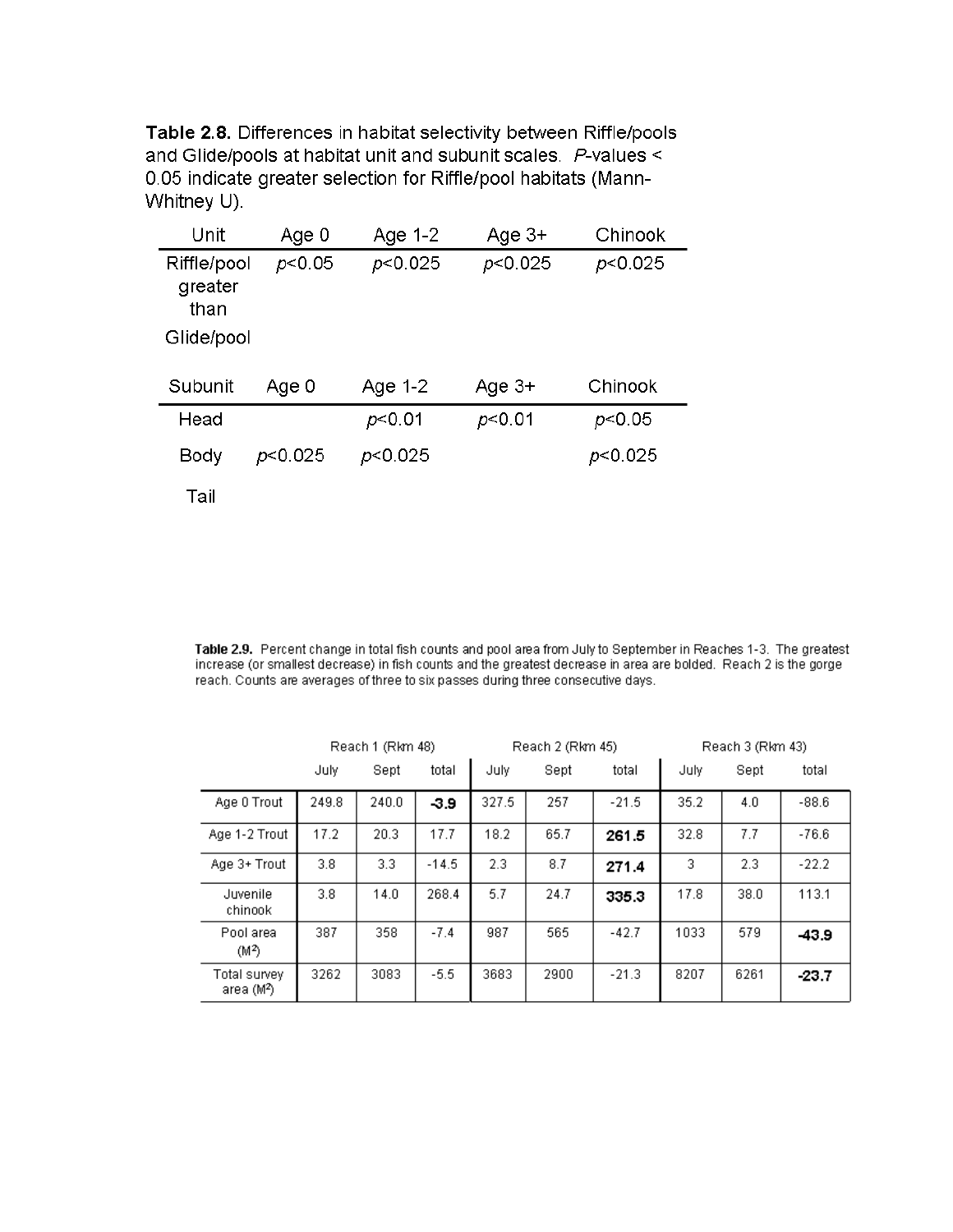Table 2.10. Differences between habitat types for fish and invertebrate assemblages within each segment (MRBP). Samples are blocked by site; P-values indicate differences between habitat types (e.g. pool, glide, and riffle) and A-values indicate similarity between sites within each segment.

|         |         | Invertebrates | Fish    |         |  |
|---------|---------|---------------|---------|---------|--|
| Segment | A-value | $P$ -value    | A-value | P-value |  |
| Falls   | 0.157   | 0.000         | 0.092   | 0.002   |  |
| Middle  | 0.160   | 0.000         | 0.013   | 0.286   |  |
| Mouth   | 0.155   | 0.001         | 0.065   | 0.163   |  |

Table 2.11. Differences between habitat types for fish and invertebrate assemblages within each reach (MRBP). Samples are blocked by site; P-values indicate differences between habitat types (e.g. pool, glide, and riffle) and A-values indicate similarity between sites within each reach.

|         |         | Invertebrates | Fish    |         |  |
|---------|---------|---------------|---------|---------|--|
| Reaches | A-value | P-value       | A-value | P-value |  |
| Reach 1 | 0.258   | 0.008         | 0.946   | 0.010   |  |
| Reach 2 | 0.146   | 0.042         | 0.920   | 0.010   |  |
| Reach 3 | 0.252   | 0.008         | 0.963   | 0.010   |  |
| Reach 4 | 0.263   | 0.009         | 0.983   | 0.010   |  |
| Reach 5 | 0.199   | 0.008         | 0.939   | 0.010   |  |
| Reach 6 | 0.215   | 0.009         | 0.993   | 0.010   |  |
| Reach 7 | 0.236   | 0.013         | 0.974   | 0.010   |  |
| Reach 8 | 0.250   | 0.009         | 0.946   | 0.010   |  |
| Reach 9 | 0.237   | 0.007         | 0.943   | 0.010   |  |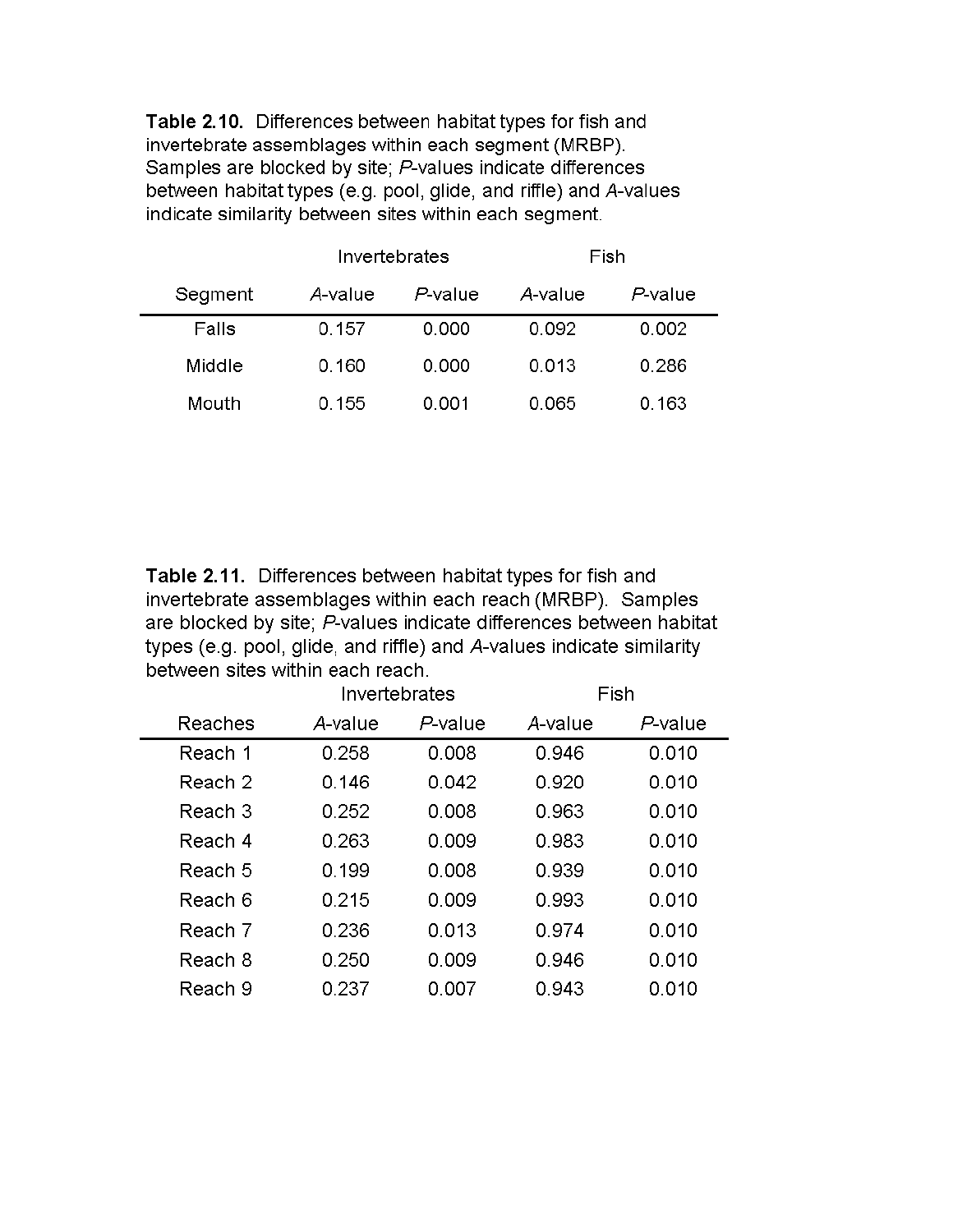

Figure 2.8. NMS ordination of fish assemblages from each site, averaged among habitat types. Reach numbers and segment types are overlaid. Full symbols indicate the Falls, open symbols indicate the Middle, and line symbols indicate the Mouth segment.  $r^2$  = (axis 1 = 0.52; axis 2 = 0.24)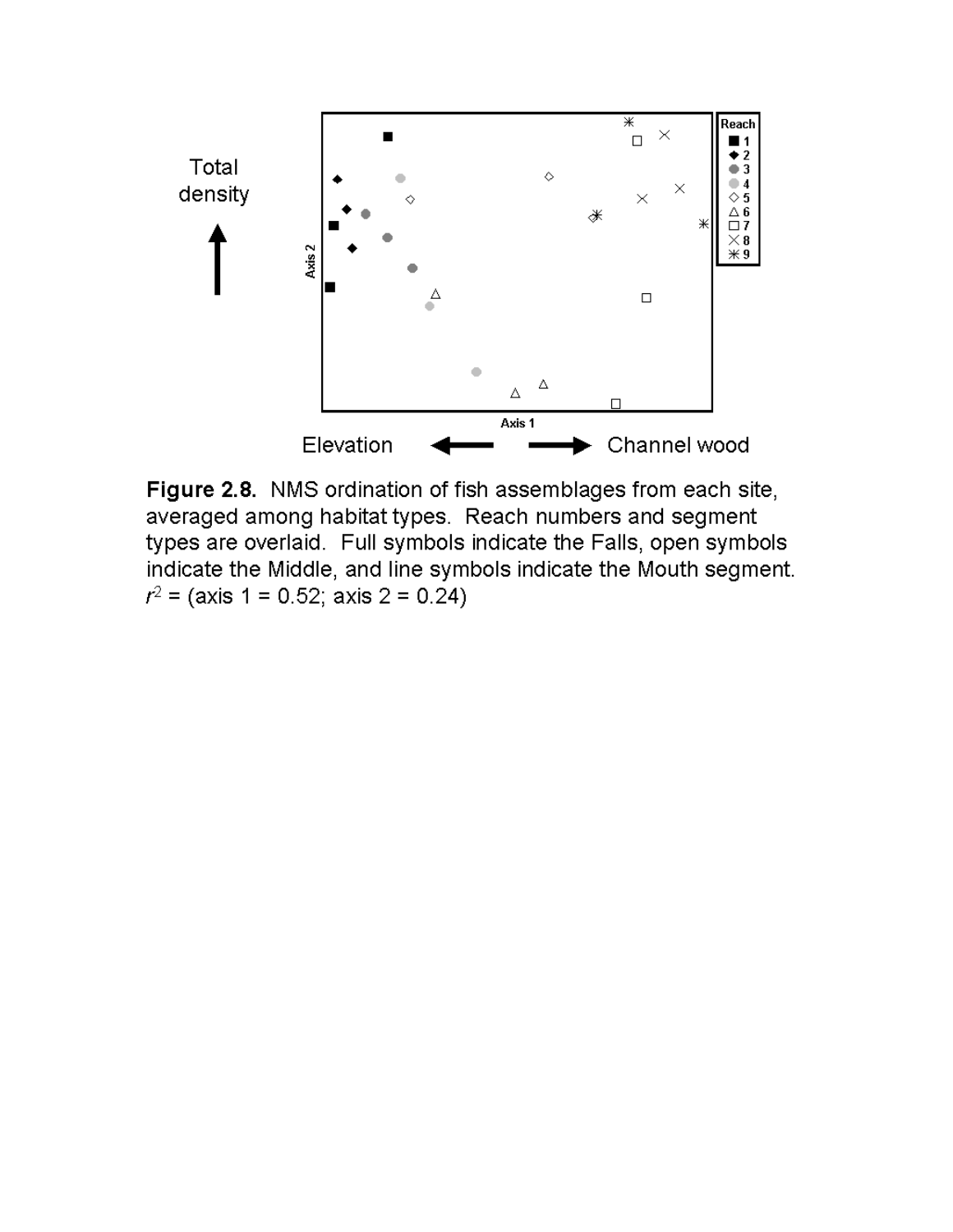and total site density was associated with axis 2. Generally, this ordination delineates an upstream, high-density salmonid group, a low-density group (Middle segment), and a high-density non-game fish downstream group. Indicator species analysis identified fish species as distinctive segment, reach, and habitat type indicators. All trout groups were indicators for the Falls segment, adult largescale suckers for the Middle segment, and smallmouth bass, mountain whitefish, redside shiners, and northern pikeminnow were indicators for the Mouth segment. Only two reaches had indicator species, Age 0 and Age 1-2 Trout for Reach 2, and juvenile largescale suckers, smallmouth bass, and redside shiners for Reach 8. The only indicators for habitat types were Age 3 and greater trout and adult largescale suckers, that were indicators for pools (Figure 2.9).

## *Invertebrate Results*

When blocked by site to reduce location effects, invertebrate assemblages were significantly different (MRBP, p<0.05) between habitat types within all segments and all reaches. *A*-values averaged 0.15 for segments and 0.228 for reaches (Tables 2.10 & 2.11).

Of the 205 available invertebrate taxa groups, 64 were indicator species at the segment-scale, 54 at the reach-scale, 24 at the site-scale, and 35 species were indicators for habitat type (26 were indicators for riffles) (Figure 2.10). For segments, true flies had the most indicator species (15) followed by caddisflies (13), mayflies (11), and stoneflies (8). Reach 9 had the most indicator species (15), followed by Reach 8 (10) and Reach 7 (7). Craneflies (Tipulidae) were indicators for the upstream segments and genera included: *Dicranota, Limnophila,* and *Hesperoconopa* in the Falls segment and *Antocha* in the Middle segment. There were Ephemerellidae mayfly and Brachycentridae caddisfly indicator taxa in each segment (E. *Ephemerella*, B. *Amiocentrus*, E. *Timpanoga*, B. *Micrasema*, E. *Attenella*, and B. *Brachycentrus*). See appendix A for a complete species list. Site indicators are likely rare species, and it is logical that the number of indicators decreases with increased area. As the longitudinal distance increases, the likelihood of individual taxa being contained within that sample area increases. Yet we observed 30 indicator species for the Mouth segment (only 7.5 R kms) including eight non-insects, seven caddisfly, and six mayfly indicator species. The high number of indicator species per R km (4.1) and the number of non-insects (80% of non-insect indicators were in the Mouth segment), suggests this segment was especially unique in Thomas Creek. Its proximity to the South Santiam River might explanation this phenomenon.

Tolerance values of 0 indicate the least tolerance for organic pollution and values of ten indicate the greatest tolerance. Tolerance values (Tv) for indicator taxa within segments and reaches varied. For example, a stonefly (Chloroperlidae) and a biting midge (Ceratopogonidae) were both indictor taxa for the falls segment with tolerance values of 0 and 6, respectively. A stonefly Pteronarcyidae (Tv = 0) and a true fly Psychodidae (Tv = 10) were two of the indicator taxa for the Middle segment and a caddisfly Glossosomatidae  $(Tv = 0)$ and a leech Hirudinoidea ( $Tv = 8$ ) were two of the Mouth segment indicators.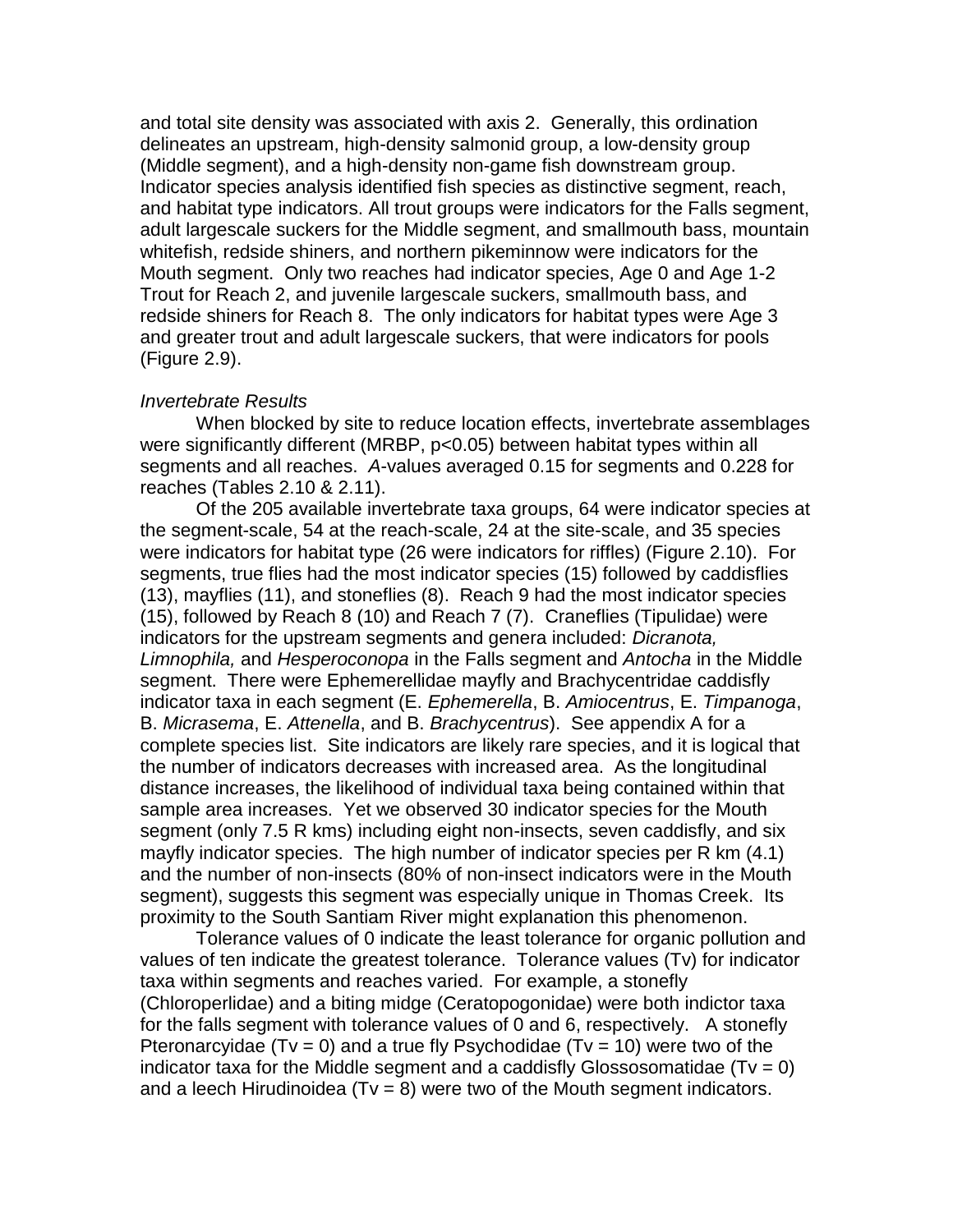

Habitat types: Pool indicators are Age 3+ Trout and Adult largescale suckers

Figure 2.9. Indicator fish species and their location along the study section (ISA, P<0.05). Species or trout groups above the line are indicators for reaches and those below the line are indicators for segments. Segment delimiters are approximately equivalent to spatial distance along the 51 Rkms of Thomas Creek.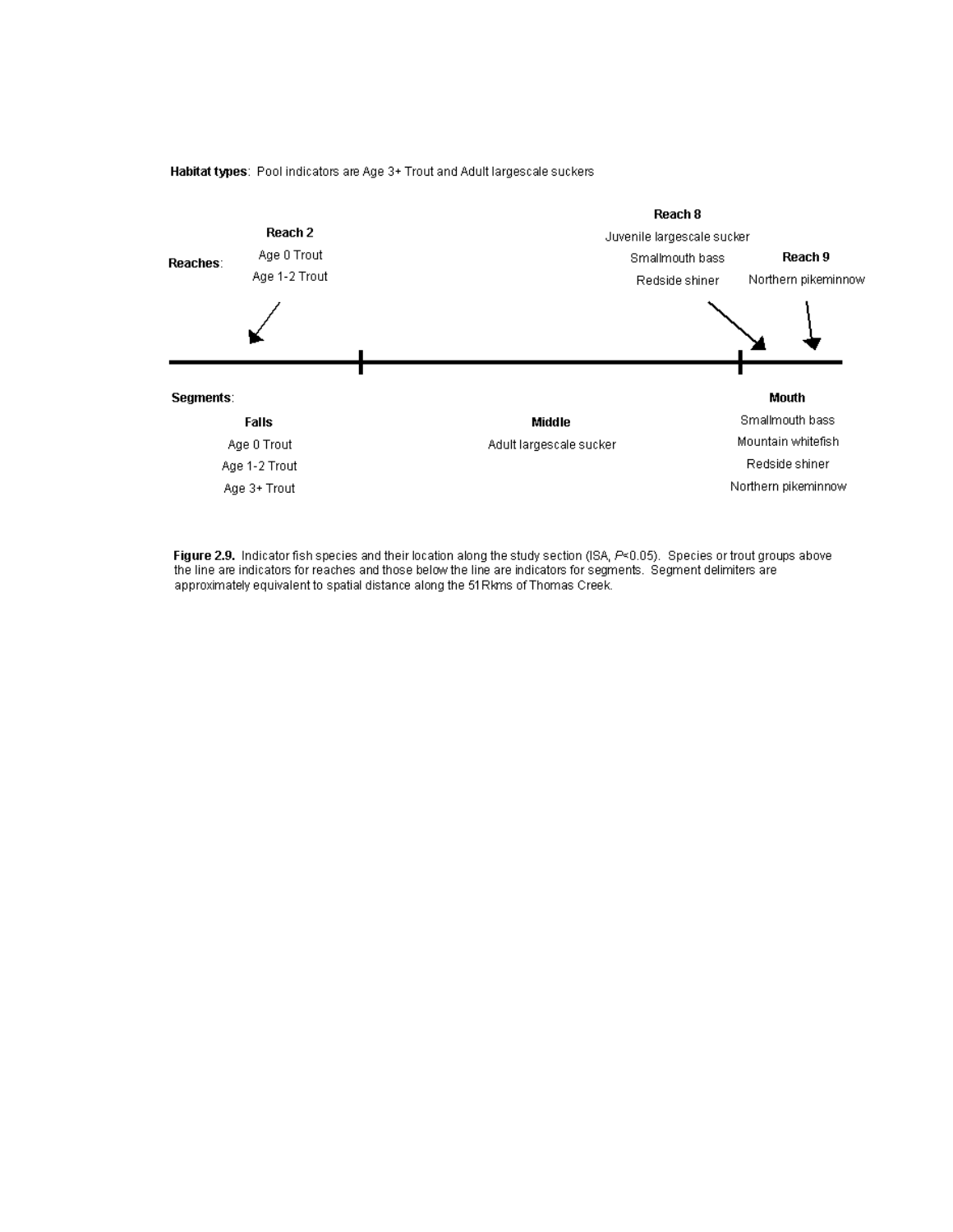

Figure 2.10. Summary major indicator invertebrate taxa and their location along the study section (ISA, P<0.05). Numbers represent the number of species or genera indicators within each order. Taxa above the line are indicators for reaches and those below the line are indicators for segments. The numbers in parentheses are the total number of indicator taxa within segments, reaches, and habitat types. Breaks between segments are scaled to the 51 rkm study section. The complete list of invertebrate indicators can be found in Appendix A.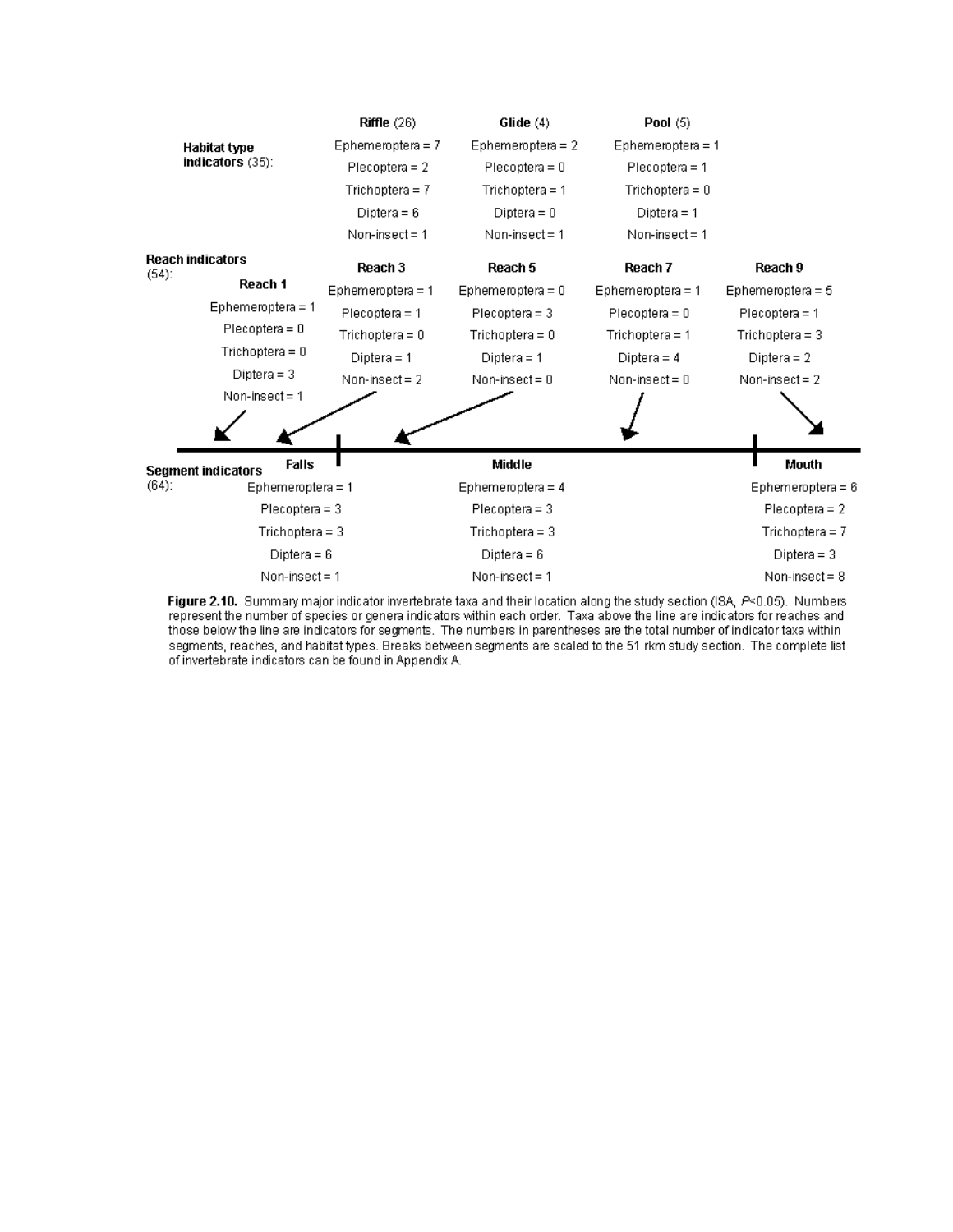The average tolerance values for indicator taxa were 3.3, 3.8, and 4.0 for the Falls, Middle, and Mouth segments, respectively.

Relative abundance of invertebrate within functional feeding groups were similar throughout the study section of Thomas Creek (Figure 2.11). Of the 38564 benthic invertebrates collected, ninety-seven percent were assigned to functional feeding groups. A majority of the unclassified invertebrates were individuals in poor condition that could not be identified at a resolution to confidently classify FFG. Proportionally by reach, gatherers were most abundant (average 53%); filterers, predators, and scrapers comprised from 14-17%. Seventy-eight percent of shredders were collected in the Falls segment and collectors were approximately twice as abundant in reaches within the Mouth segment as other reaches (Table 2.12). Comparable to other western Oregon streams (Li et al. 2001), invertebrate densities at each site ranged from 554 to 2988 and averaged 1773 individuals per square meter.

An NMS ordination of individual invertebrate samples produced a threedimensional solution that explained 86 % of variation in invertebrate assemblages. Axis 1 explained 25 % of the total variation and was correlated with elevation. Axis 2 explained 28 % of the total variation and was not correlated with any of the variables that we measured. Axis 3 explained 33 % of the total variation and was associated with substrate size. There was a clear pattern of segments along axis 1 and a less clear pattern of habitat types along axis 3 (Figures 2.12 & 2.13). Though there was considerable overlap of pool, glide, and riffle samples, pool samples generally were in the upper half and riffles were in the lower half of the ordination.

#### *Hierarchical Analyses*

To test for differences between habitat types, hierarchically averaged samples were grouped by habitat type and blocked by scale category (e.g. stream segment). There was a significant difference (MRBP, p<0.01) between habitat types (e.g. pool vs. riffle vs. glide) for assemblages of invertebrates at all scales and for fish assemblages at site and reach scales (Table 2.13). To test for differences between locations, hierarchically averaged samples were grouped by scale category and blocked by habitat type. There were significant differences (p<0.01) between locations (e.g. Falls, Middle, and Mouth segments) at all scales for invertebrate and fish assemblages (Table 2.14).

In tests for differences between habitat types, within scale categories, invertebrate *A*-values were greater than fish *A*-values (Table 2.13). In contrast, tests for differences between locations, within scale categories, fish *A*-values were greater than invertebrate *A*-values (Table 2.14). Larger *A*-values suggest more similarity between blocks, therefore, invertebrate assemblages appear to be more similar across locations and fish assemblages appear to be more similar across habitat types.

Ordinations (NMS) of hierarchically averaged invertebrate assemblages produced surprisingly clear results. At segment (Figure 2.14) and reach (Figure 2.16) scales, NMS produced clear two-dimensional ordinations that explained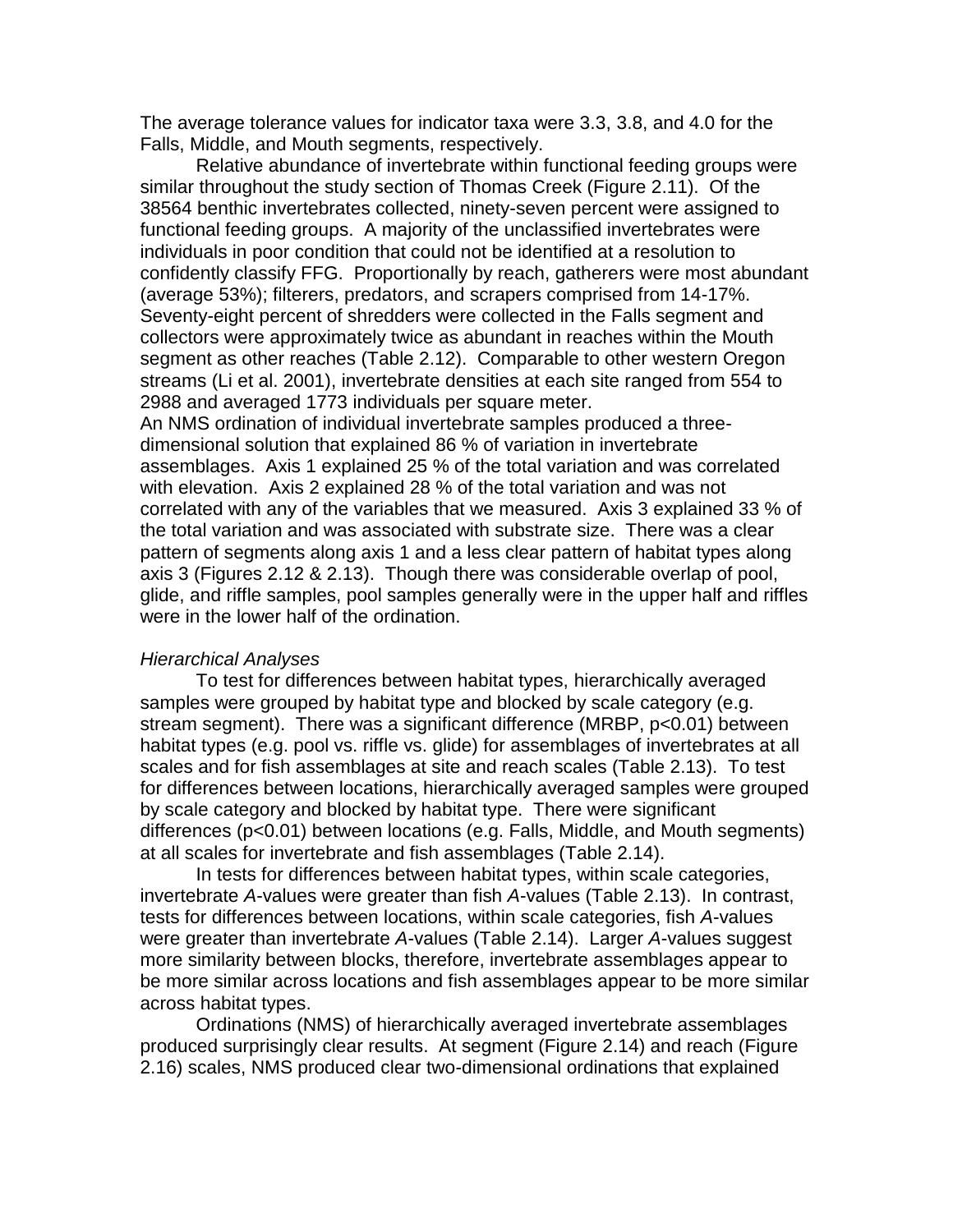

Figure 2.11. Reach-scale proportions of classified invertebrates in each Functional Feeding Group. Approximately 97% of all collected invertebrates were classified into FFG's. Reach 1 is upstream and Reach 9 is downstream.

Table 2.12. Relative abundance of invertebrate Functional Feeding Groups averaged by segment

| Functional       | Segment |        |       |  |  |
|------------------|---------|--------|-------|--|--|
| Feeding<br>Group | Falls   | Middle | Mouth |  |  |
| Shredder         | 0.20    | 0.06   | 0.02  |  |  |
| Scraper          | 0.08    | 0.10   | 0.19  |  |  |
| Predator         | 0.10    | 0.13   | 0.12  |  |  |
| Gatherer         | 0.12    | 0.10   | 0.11  |  |  |
| Filterer         | 0.08    | 0.16   | 0.11  |  |  |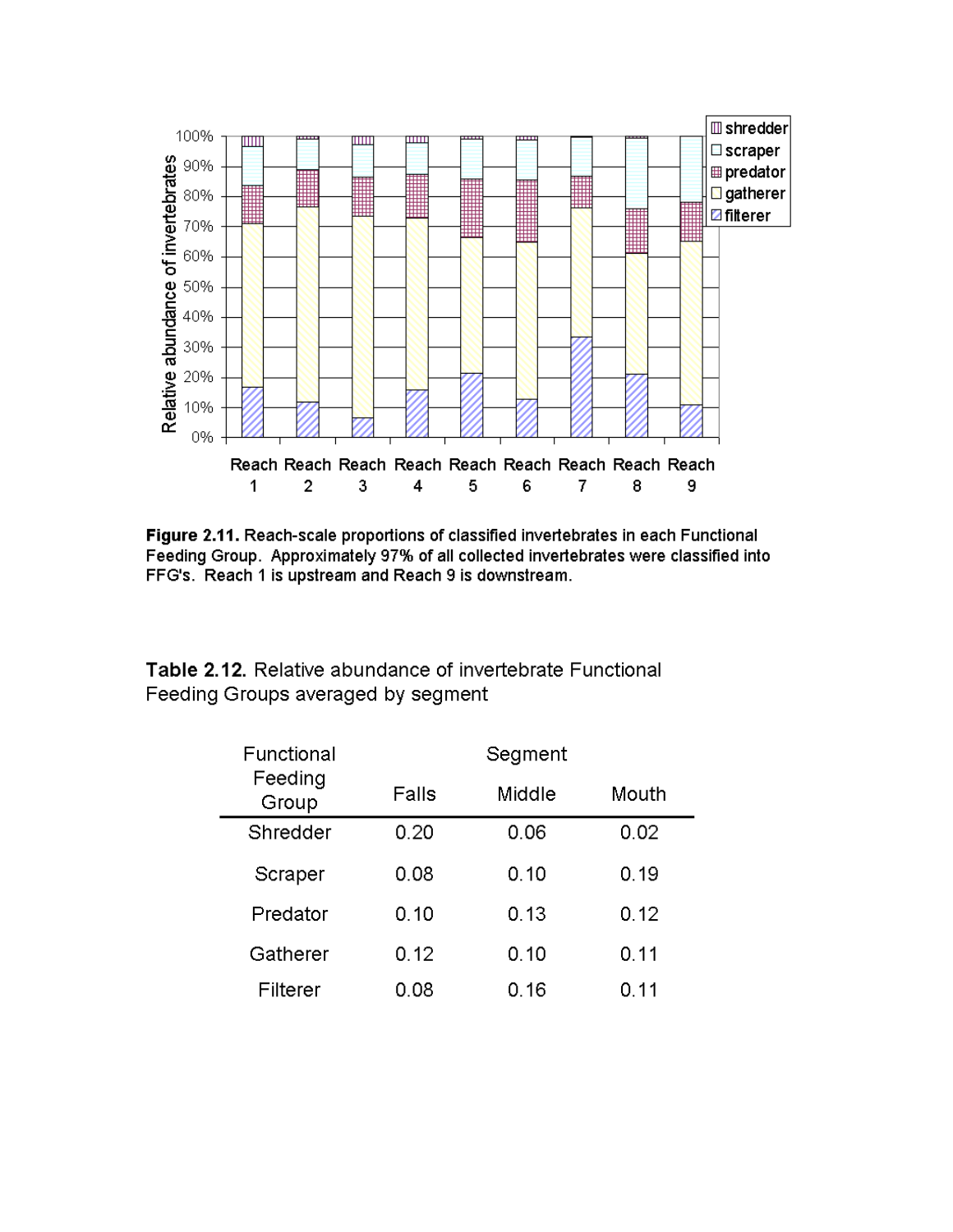

Figure 2.12. NMS ordination of invertebrate assemblages from individual samples, overlaid with segment. Each point is an individual sample overlaid with segment. Axis 1  $r^2$  = 0.25



Figure 2.13. NMS ordination of invertebrate assemblages from individual samples, overlaid with habitat type. Each point is an individual sample overlaid with habitat type. Axis  $3 r^2 = 0.33$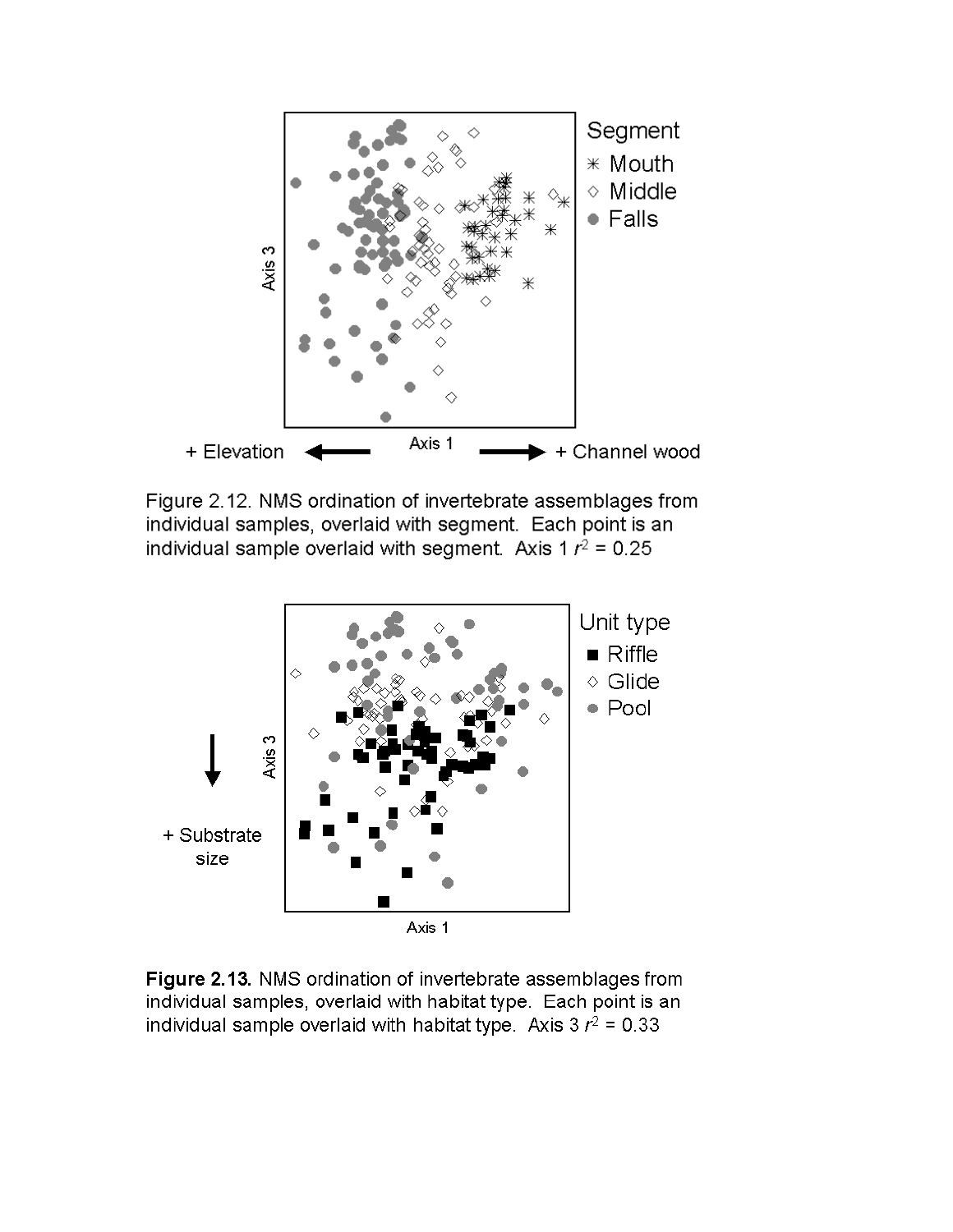Table 2.13. Differences between habitat types (e.g. pool, glide, and riffle) for fish and invertebrate assemblages at all scales (hierarchically averaged MRBP,  $P < 0.05$  indicate a significant difference between habitat types). Samples were blocked by location; A-values indicate similarity between locations within a scale category (e.g. similarity between Falls, Middle and Mouth segment assemblages).

|                | Invertebrates |         | Fish    |         |  |
|----------------|---------------|---------|---------|---------|--|
| Scale category | A-value       | P-value | A-value | P-value |  |
| Segment        | 0.232         | 0.014   | 0.063   | 0.214   |  |
| Reach          | 0.202         | 0.001   | 0.096   | 0.001   |  |
| Site           | 0.110         | 0.000   | 0.025   | 0.015   |  |

Table 2.14. Differences between locations within a scale category (e.g. Falls, Middle and Mouth segments) for fish and invertebrate assemblages at all scales (hierarchically averaged MRBP, P < 0.05 indicates a significant difference between locations). Samples were blocked by habitat type; A-values indicate similarity of samples across habitat types (e.g. similarity of pools, glides, and riffles within the Falls segment).

|                |         | Invertebrates | Fish    |         |
|----------------|---------|---------------|---------|---------|
| Scale category | A-value | P-value       | A-value | P-value |
| Segment        | 0.322   | 0.009         | 0.451   | 0.012   |
| Reach          | 0.270   | 0.000         | 0.432   | 0.000   |
| Site           | 0.163   | 0.000         | 0.285   | 0.000   |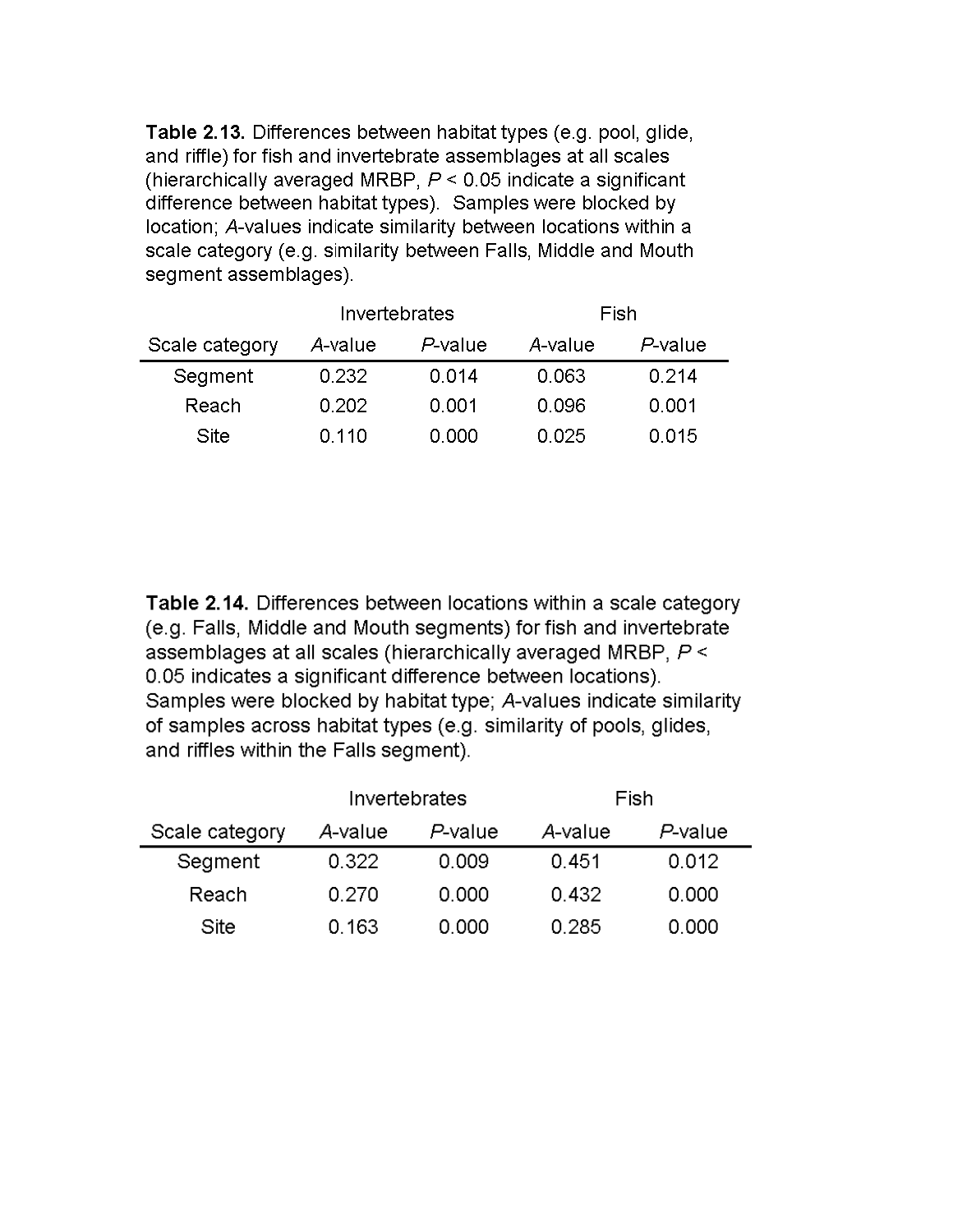

Figure 2.14. NMS ordination of invertebrate assemblages averaged by segment, overlaid with segment. Each point is an average of 18 samples within each segment. Habitat types are averaged separately. Axis 1 $r^2$  = 0.59



Figure 2.16. NMS ordination of invertebrate assemblages averaged by reach, overlaid with reach number. Each point is an average of six samples within each reach. Habitat types are averaged separately. Axis 1 $r^2$  = 0.66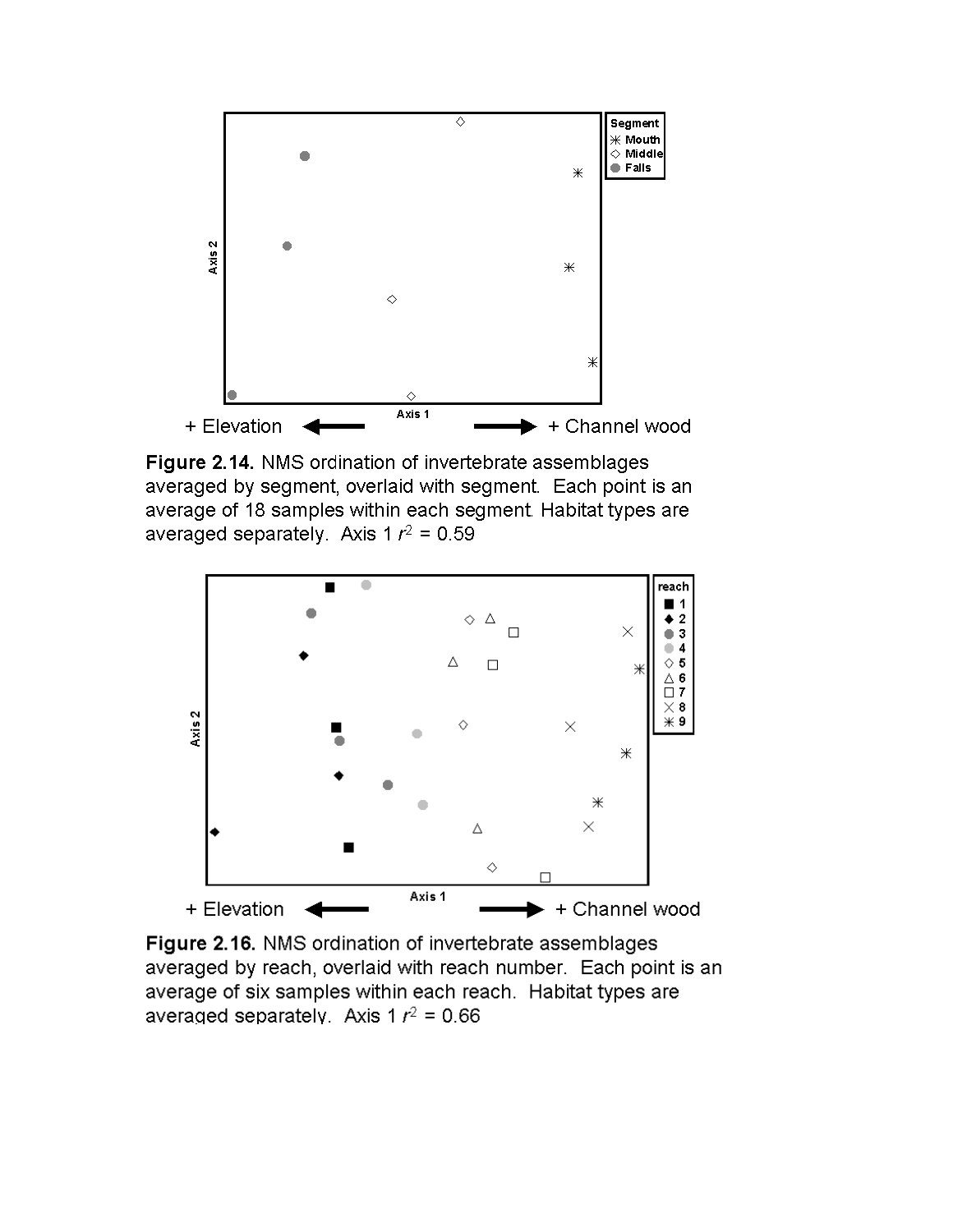97% and 91% of the variation in invertebrate assemblages, respectively. At both scales, longitudinal position explains axis 1 and habitat type explains the second axis with glide habitats intermediate to pool and riffle habitats (Figures 2.15 & 2.17). Hierarchically averaged ordinations result in more variation explained by longitudinal position than habitat type; elevation and R km were both highly correlated with axis 1, which explains 66% (segment scale) and 59% (reach scale) of variation in invertebrate samples (Figures 2.14 & 2.16). Longitudinal changes in assemblage structure (axis 1) appeared consistent across habitat types (axis 2). Within each habitat type the order of composite samples corresponded well with the longitudinal order or reaches.

The second axis was associated with velocity and substrate size increasing towards riffle habitats, and depth increasing towards pool habitats. Habitat type clearly characterizes axis 2, which explains 31% (at both scales) of variation in invertebrate samples. Correlations with each axis indicate that the midges *Orthocladiinae* and *Dasyhelea,* a riffle beetle larva *Zaitzevia,* a flatworm Turbellaria *spp.,* the snail *Lymnaeidae/Ancylidae spp.,* and many other invertebrates increased in abundance downstream, while only the stonefly *Calineuria* and small Oligochaeta *spp*. had strong upstream associations. Generally, invertebrate taxa associated with axis 2 (habitat type) had moderate abundances in glides and highest abundances in riffles (e.g. the caddisflies *Hydropsyche /Ceratopsychae,* the stonefly *Hesperoperla,* and the mayflies *Epeorus* and *Pseudocloeon*, etc). Only the midges *Tanypodinae* and the mayfly *Ameletus* increased in abundance towards the pool group on the ordination. Generally, invertebrate taxa associated with each axis were also indicator species. In this study, Indicator Species Analysis was more informative than correlations with ordination axes. Of the eighteen Middle segment indicator species, only the mayfly *Acentrella* was associated with the longitudinal axis. Among others, the caddisfly *Tricorythodes,* cranefly *Antocha,* mayfly *Cinygmula,* and stonefly *Cultus* were indicators for the Middle segment and were not associated with the longitudinal axis.

#### **Information to assist evaluating strengths & weaknesses**

Although, we cannot directly determine agricultural land use practices influence on fish and invertebrate assemblages, their longitudinal patterns appeared to correspond with land use patterns in Thomas Creek. Densities of upstream salmonid assemblages quickly declined near where agricultural land use began. There were distinct invertebrate assemblages changes at the same location. Assemblages from these 12 R kms made-up approximately half of the longitudinal space (axis 1) in the invertebrate ordination (Figure 2.16). This suggests that as much change in assemblage composition occurred in the upstream 12 R kms as in the downstream 39 R kms. In Lapwai Creek, invertebrate assemblages appeared homogenized along an agricultural landscape (Delong and Brusven 1998). Although assemblages were not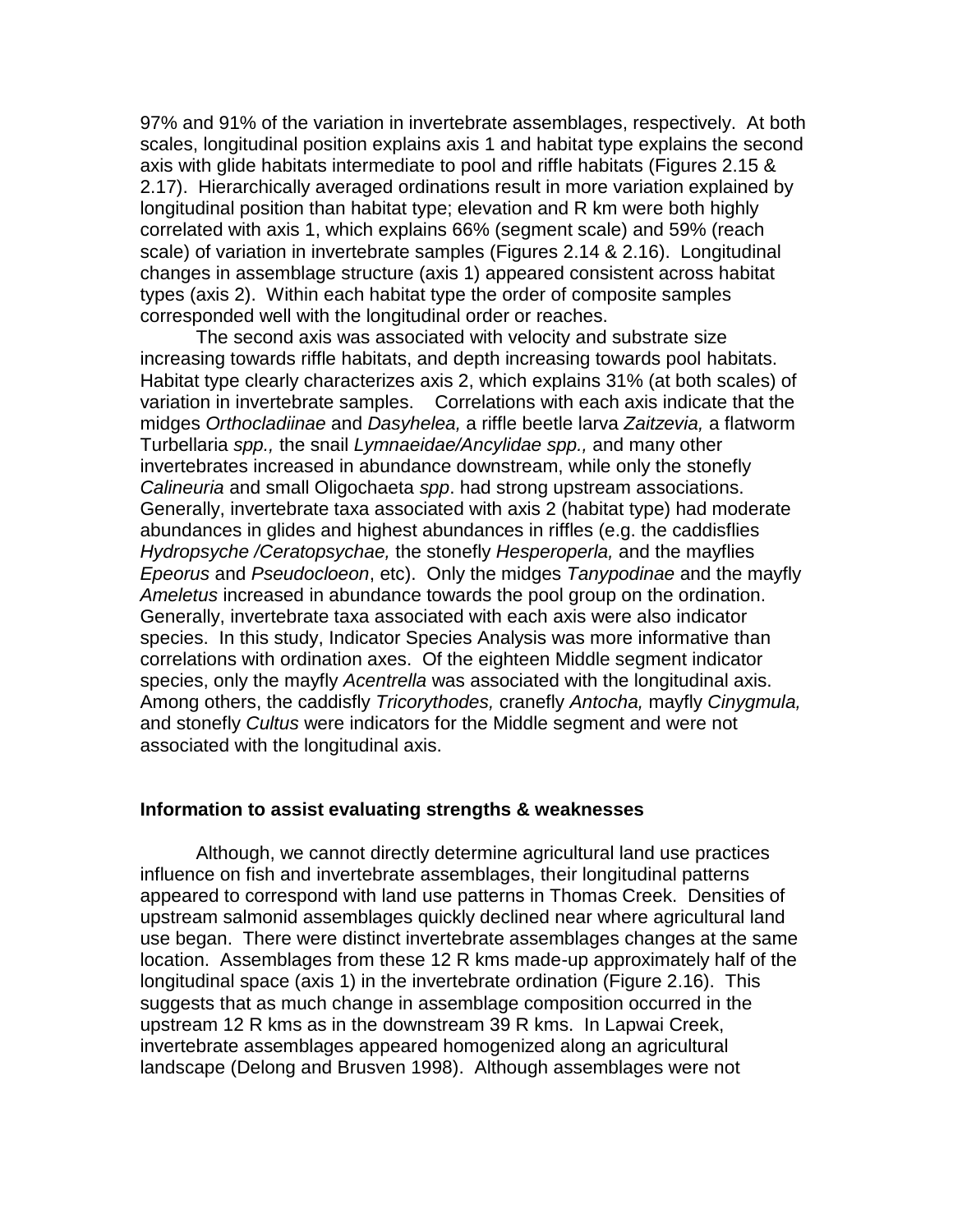

Figure 2.15. NMS ordination of invertebrate assemblages averaged by segment, overlaid with habitat type. Each point is an average of 18 samples within each segment. Axis  $2r^2 = 0.31$ 



Figure 2.17. NMS ordination of invertebrate assemblages averaged by reach, overlaid with habitat type. Each point is an average of six samples within each reach. Axis  $2r^2 = 0.31$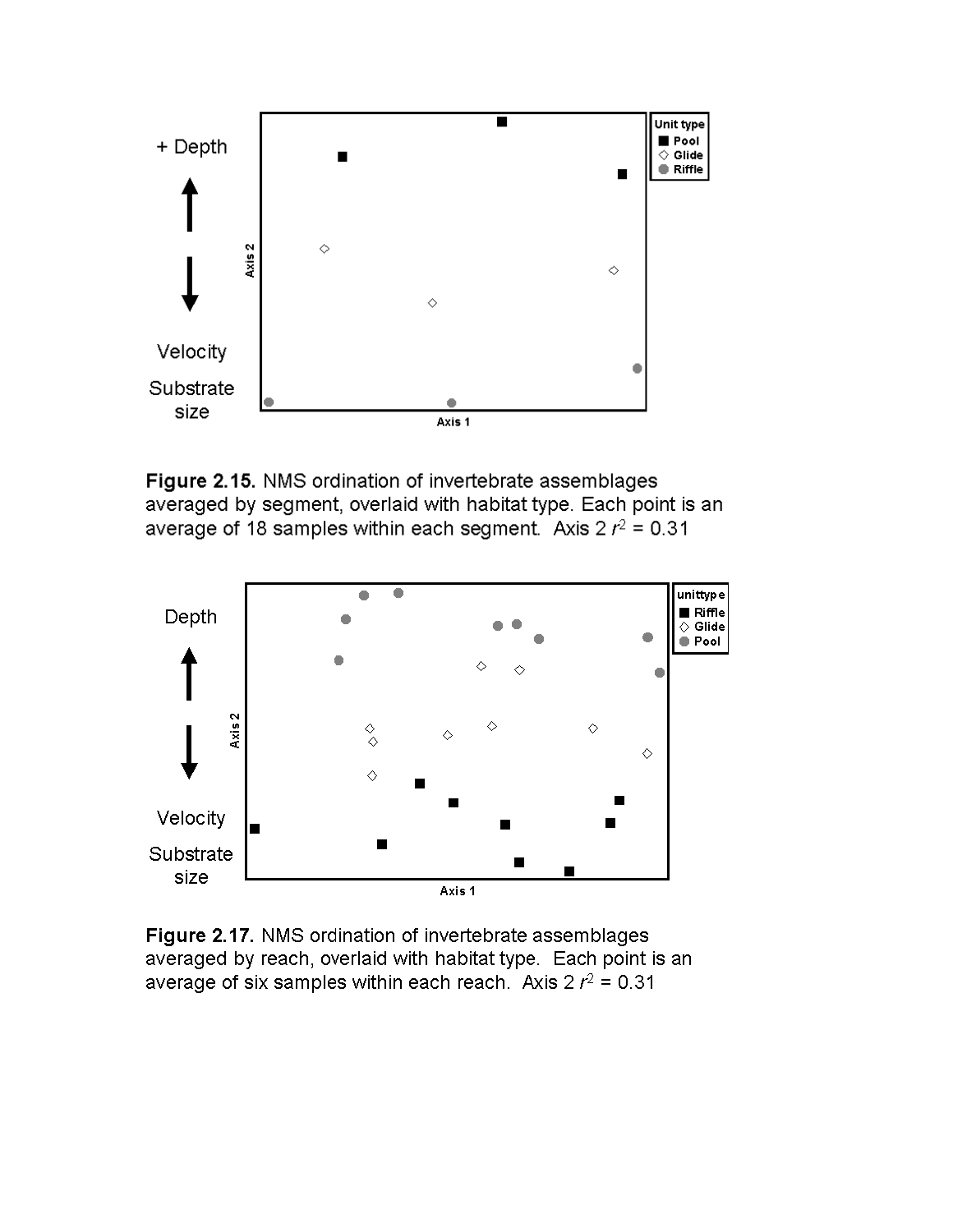completely homogenized, downstream changes in assemblage composition occurred more gradually than upstream changes.

The scope of these results were restricted to Thomas Creek during summer. However, the different patterns of fish and invertebrate assemblages we observed may provide insight into other systems. Studies rarely incorporate more than one type of organism, especially at scales appropriate for investigating different responses of each organism to their surrounding environmental conditions. Management generally focuses on one or a few species (e.g. ESA listed fishes) within a region. To understand how ecological communities will respond to management and land-use, the distribution and behavior of multiple organisms and the appropriate scales of their responses must be considered. Ironically, the higher mobility of fish (presumably) allows them to explore and select better habitats, yet it may reduce our ability to detect patterns and scales at which fish are responding to environmental conditions.

By extending the length of stream surveyed in 2001 and modifying sampling design, patterns for fish and invertebrates became clearer than from year 2000 studies. Additionally, continuous snorkel surveys allowed us to identify unique features within Thomas Creek. For example, two mussel beds with approximately 100 and 300 native western pearl shell mussels (*Margaritifera falcata*) were identified. These mussels are relatively unstudied and can be valuable indicators of anthropogenic disturbance. They are especially sensitive to pollution (e.g. silting, temperature, pesticides, nutrients, etc.) and may be indicators of stream stability and disturbance as they are sedentary and require relatively stable substrates (Johnson and Brown 2000). Additionally, we documented an unusually large pool with multiple habitats (e.g. water > 3m deep, macrophyte beds, wood jams, etc.) that contained seven of the ten fish groups identified in the snorkel survey. Furthermore, we observed a section of stream that had approximately 30 car bodies imbedded in the stream banks. Without our extensive downstream snorkel survey, these anomalies would have been difficult if not impossible to identify.

Additionally, this study demonstrates that methods chosen for processing and analyzing invertebrate samples can have profound effects on research results. Composite samples emphasized strong longitudinal patterns while individual samples emphasized the effects of local conditions. Because identification and analysis of invertebrate samples can be time consuming, sample design is critical for studies and monitoring. If the objective is to monitor streams or detect large-scale patterns, combining samples within habitat types is likely adequate. Combining samples within habitat types comprises between maximizing (analyzing individual samples) and minimizing (combing all samples) information about local conditions. Potentially, because patterns I observed were consistent within habitat types, sampling from one habitat type may be an adequate, cost effective method for monitoring or detecting broad-scale patterns. If fine scale information is desired, combing samples will likely be inadequate. Combing samples from multiple habitat types may mask patterns because of variable local conditions. For example, combing riffle and pool samples will lose information from depths, substrates, and velocities.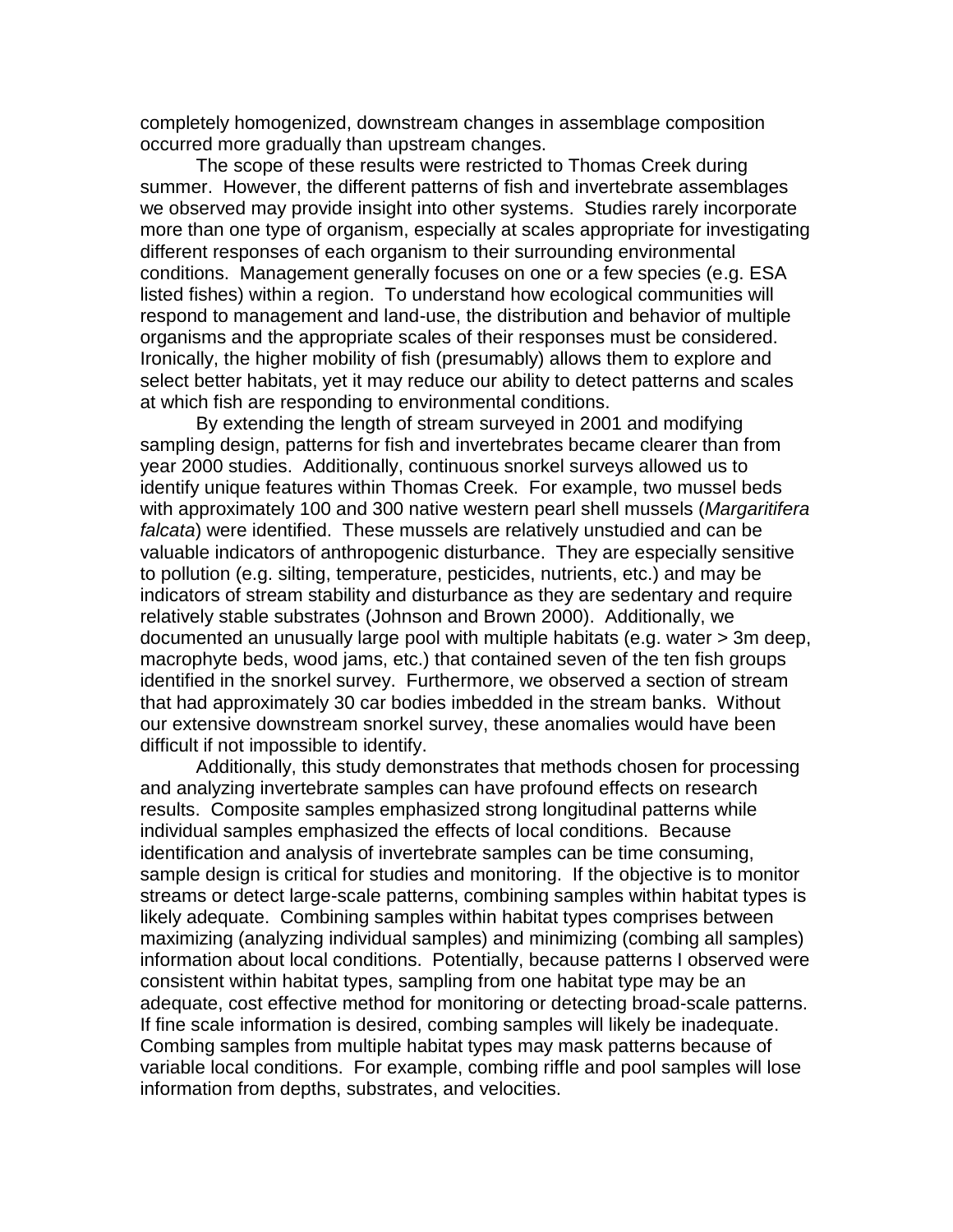In conclusion, patterns that we detected for fish and invertebrates would suggest that they were responding to conditions at different scales. Our simple definitions of habitat types appeared adequate to describe patterns of invertebrate assemblages. Especially intriguing is that several patterns were consistent for invertebrates across scales and along the longitudinal profile. Initially, we were curious about differences between longitudinal patterns within habitat types. For example, we thought assemblages in pools might have a less distinct longitudinal pattern than riffles. In Thomas Creek, riffles have distinct physical longitudinal differences; upstream, they were more variable, longer, deeper, and had higher gradients, larger substrates, and faster velocities. In contrast, pools did not exhibit strong longitudinal differences; substrates were generally fine throughout and depths were similar, but surface areas were generally larger downstream. Because the pattern of longitudinal assemblage changes were similar across habitat types, local conditions may drive assemblage differences between habitat types; but longitudinal changes in unit characteristics may not drive the longitudinal patterns. This suggests that some broad scale conditions were influencing the invertebrate assemblages as a whole.

Because shifts in land-use and stream conditions occur relatively slowly along Thomas Creek, we expected the biotic assemblages to change slowly as well. We observed a gradual transition of invertebrate assemblages, but not for fish. This brings up the question of whether fish may be more sensitive to land use than invertebrates. Invertebrates are often used as biotic indicators of disturbance or pollution (Cao et al. 1997; Loeb and Spacie 1994; Thorne and Williams 1997; Wallace et al. 1996) and in Thomas Creek they demonstrate consistent patterns and describe differences between locations. However, responses by fish appear to be more dramatic and are revealed by greatly reduced densities, shifts in assemblage composition, and empty habitat units. From my study, what fish were responding to beyond elevation and temperature was unclear. For example, unoccupied glides in the Falls and Mouth segments were significantly wider, and riffles in the Middle segments were significantly shorter than their occupied counterparts. However, we did not find a significant relationship between these characteristics and fish density or abundance and were unable to determine if these characteristics were influencing fish use. However, wider glides and shorter riffles may be associated with some unmeasured characteristic and its influence on presence or absence of fish (e.g. habitat complexity). These same characteristics influencing fish may or may not be influencing invertebrate assemblages. The next logical step would be to examine fish and invertebrates at the same sites to determine if conditions that were associated with occupancy and no occupancy by fish were associated with changes of invertebrate assemblages.

The fact that intolerant fish species dominated downstream fish assemblages and the Mouth segment had the most mayfly and caddisfly indicator species is encouraging. Mayflies (Ephemeroptera), stoneflies (Plecoptera), and caddisflies (Trichoptera) (EPT) species are generally considered sensitive to anthropogenic disturbance (Lenat and Barbour 1994), yet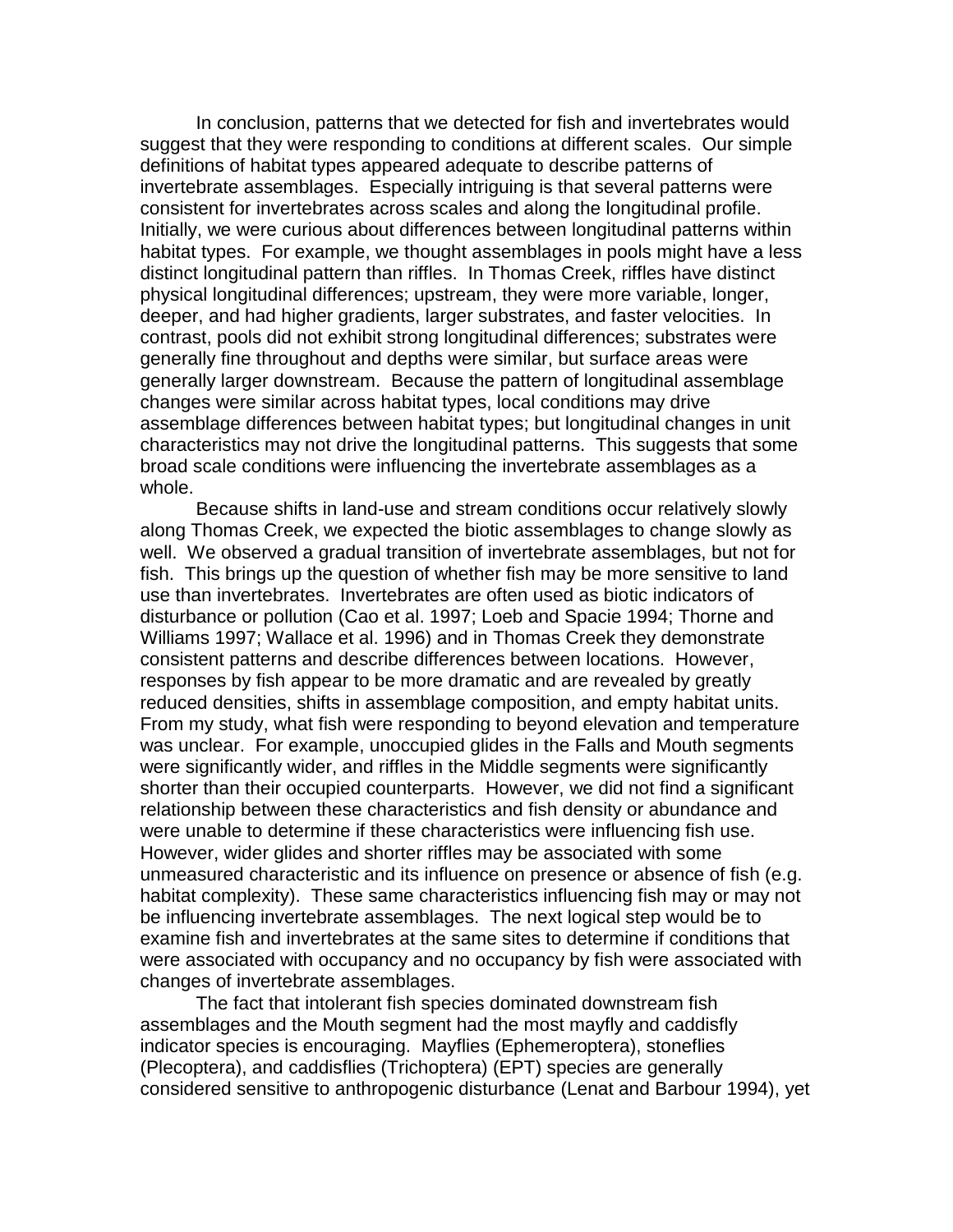the downstream reaches (presumably the most heavily impacted reaches) had the most EPT indicator species. Although tolerance values vary for EPT's (there are some tolerant species), tolerance values for these indicator taxa averaged 1.8, 1.8, and 2.2 in the Falls, Middle, and Mouth segments. This would suggest that Thomas Creek is in relatively good condition and likely a prime candidate for stream restoration/enhancement.

## **Volunteers**

2 residents, 40 hours - assisted with fish sampling 6 OSU students, 350 hours - assisted with fish sampling and invertebrate collecting and processing

# **Participants**

Caragwen Bracken, OSU Department of Microbiology Lindsey Carlson, OSU Department of Fisheries and Wildlife Joseph Feldhaus, OSU Department of Fisheries and Wildlife Charles Frady, OSU Department of Fisheries and Wildlife William Gerth, OSU Department of Fisheries and Wildlife Alan Herlihy, US EPA Ken Kenniston, ODFW Russell Langshaw, OSU Department of Fisheries and Wildlife Judith Li, OSU Department of Fisheries and Wildlife Various land owners including but not limited to: Ron Bentz, Francine & John Cereghino, Charlie & Jerry Faessler, Bob & Sherry Gaskey, Willis Koehn, Lori McKay, Dan Meyers, Tom & Pricilla Rogers, and Willamette Industries (now Weyerhaeuser)

A thesis was derived from this research and will be complete April, 2003.

Langshaw, R. B. 2003. The continuum of fish and invertebrate habitat use and distribution in Thomas Creek, Oregon; a transition from conifer uplands to agricultural lowlands. MS thesis. Oregon State University, Corvallis, Oregon.

# **Literature cited**

- Beals, E. W. 1984. Bray-Curtis ordination: an effective strategy for analysis of multivariate ecological data. *Advances in Ecological Research* **14**: 1-55.
- Cao, Y., Bark, A. W., and Williams, W. P. 1997. Analyzing benthic macroinvertebrate community changes along a pollution gradient: a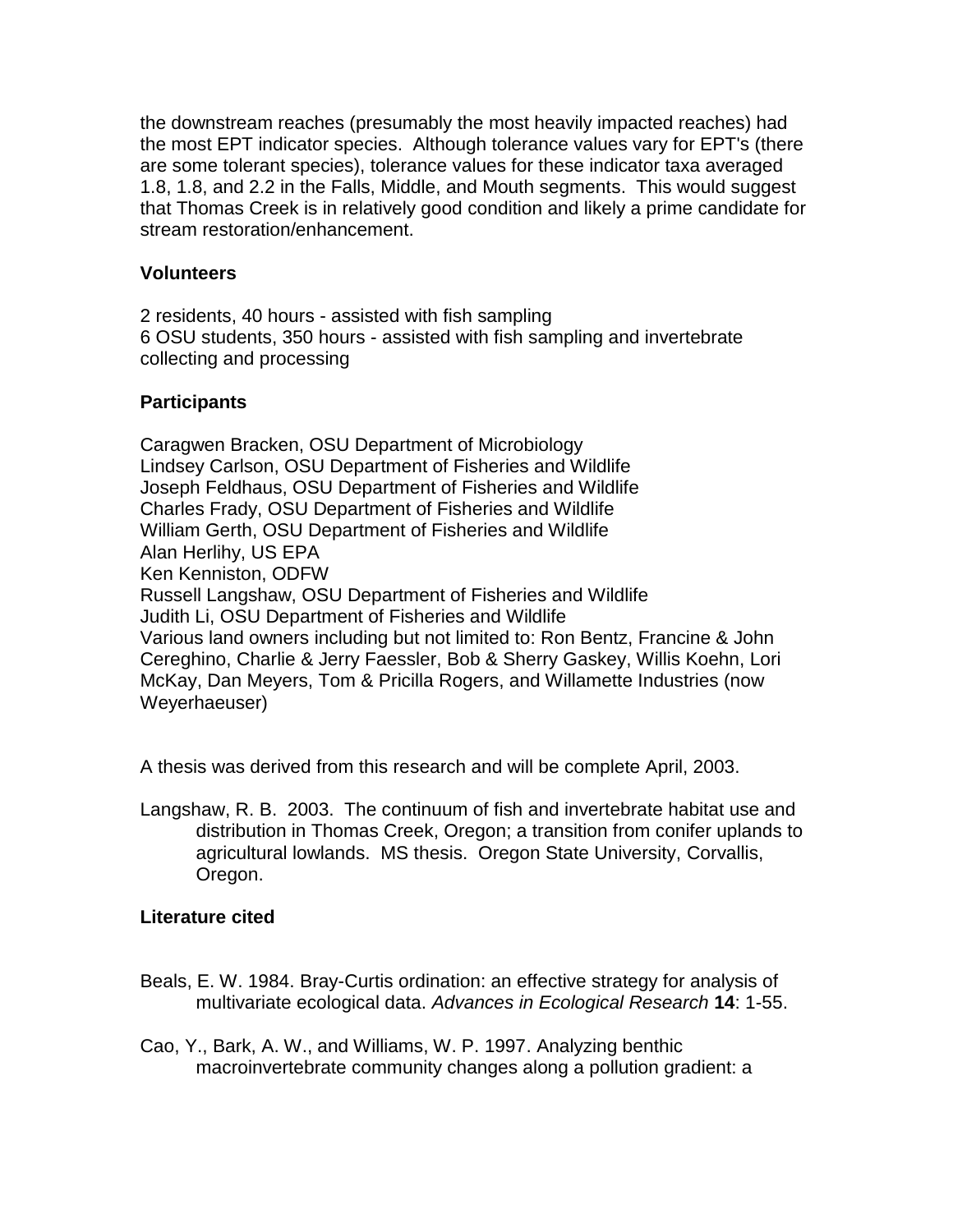framework for the development of biotic indices. *Water Research* **31(4)**: 884-892.

- Chesson, J. 1978. Measuring preference in selective predation. *Ecology* **59(2)**: 211-215.
- Delong, M. D., and Brusven, M. A. 1998. Macroinvertebrate community structure along the longitudinal gradient of an agriculturally impacted stream. *Environmental Management* **22(3)**: 445-457.
- Dufrene, M., and Legendre, P. 1997. Species assemblages and indicator species: the need for a flexible asymmetrical approach. *Ecological Monographs* **67**: 345-366.
- Faith, D. P., and Norris, R. H. 1989. Correlation of environmental variables with patterns of distribution and abundance of common and rare freshwater macroinvertebrates. *Biological Conservation* **50**: 77-98.
- Inoue, M., and Nunokawa, M. 2002. Effects of longitudinal variations in stream habitat structure on fish abundance: an analysis based on subunit-scale habitat classification. *Freshwater Biology* **47**: 1594-1607.
- Kruskal, J. B. 1964. Nonmetric multidimensional scaling: a numerical method. *Psychometrika* **29**: 115-129.
- Lenat, D. R., and Barbour, M. T. 1994. Using benthic macroinvertebrate community structure for rapid, cost-effective, water quality monitoring: rapid bioassessment. Biological monitoring of aquatic systems, S. L. Loeb and A. Spacie, eds., Lewis, Boca Raton, FL, 187-215.
- Li, J., Herlihy, A., Gerth, W., Kaufmann, P., Gregory, S., Urquhart, S., and Larsen, D. P. 2001. Variability in stream macroinvertebrates at multiple spatial scales. *Freshwater Biology* **46**: 87-97.
- Loeb, S. L., and Spacie, A. 1994. Biological monitoring of aquatic systems. , Lewis, Boca Raton, Florida.
- Mandaville, S. M. 2002. Benthic macroinvertebrates in freshwaters- taxa tolerance values, metrics, and protocols. *H-1*, Soil & Water Conservation Society of Metro Halifax.
- Manly, B. F. J., Miller, P., and Cook, L. M. 1972. Analysis of a selective predation experiment. *American Naturalist* **106**: 719-736.
- Mather, P. M. 1976. Computational methods of multivariate analysis in physical geography*.* London, J. Wiley & Sons.